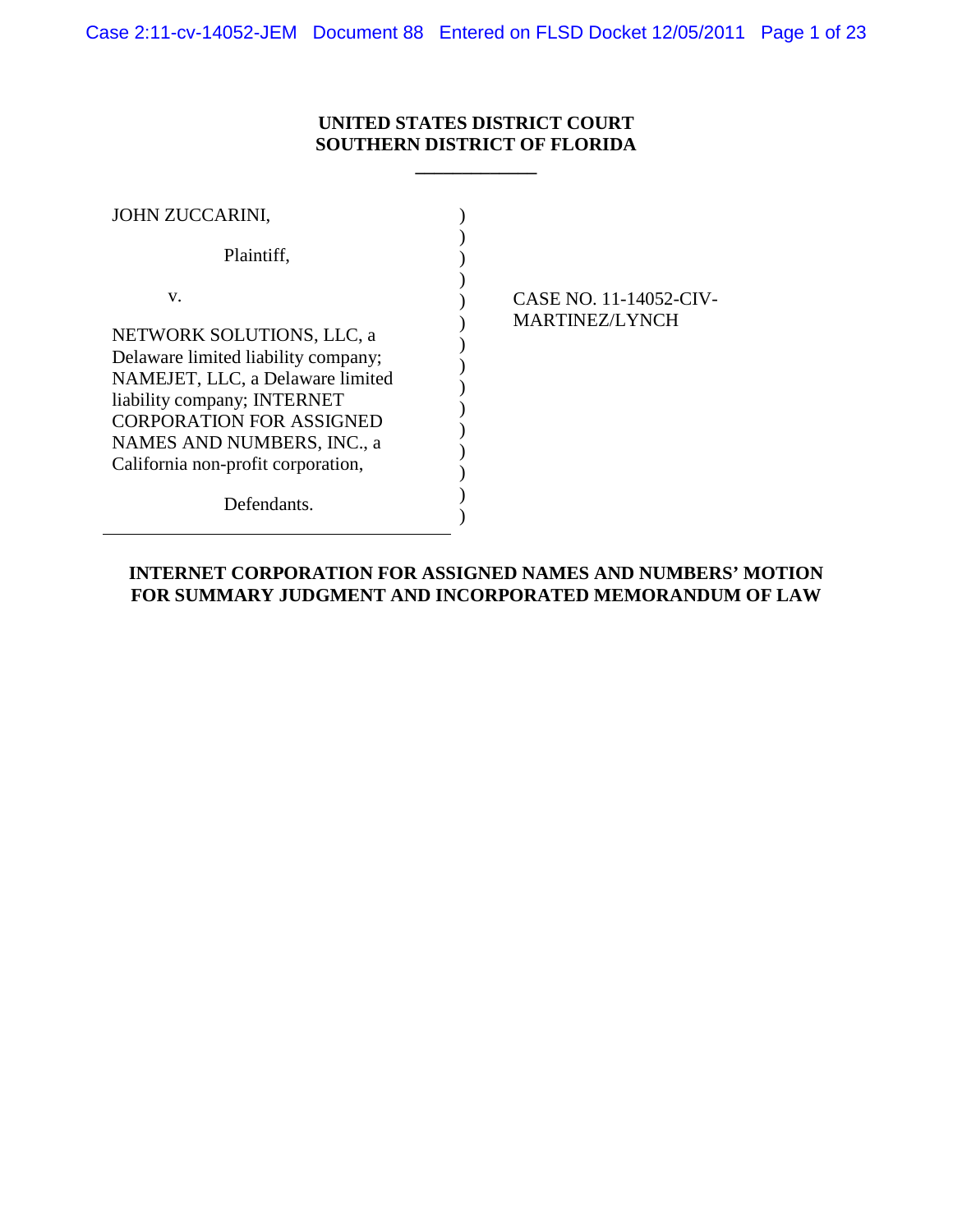# **TABLE OF CONTENTS**

| I.      |                |         | SUMMARY JUDGMENT IS APPROPRIATE BECAUSE THIS COURT                                                               |  |
|---------|----------------|---------|------------------------------------------------------------------------------------------------------------------|--|
|         | $\mathsf{A}$ . |         | PLAINTIFF CANNOT PROVE THAT ICANN IS SUBJECT TO<br>JURISDICTION IN FLORIDA UNDER FLORIDA'S LONG-ARM              |  |
|         | <b>B.</b>      |         | PLAINTIFF CANNOT PROVE THAT ICANN IS SUBJECT TO<br><b>JURISDICTION IN FLORIDA UNDER THE DUE PROCESS CLAUSE 9</b> |  |
|         |                | $1_{-}$ | THE COURT DOES NOT HAVE GENERAL JURISDICTION                                                                     |  |
|         |                | 2.      | THE COURT LACKS SPECIFIC JURISDICTION OVER                                                                       |  |
| $\Pi$ . |                |         | PLAINTIFF CANNOT PROVE THE ESSENTIAL ELEMENTS OF HIS                                                             |  |
| III.    |                |         |                                                                                                                  |  |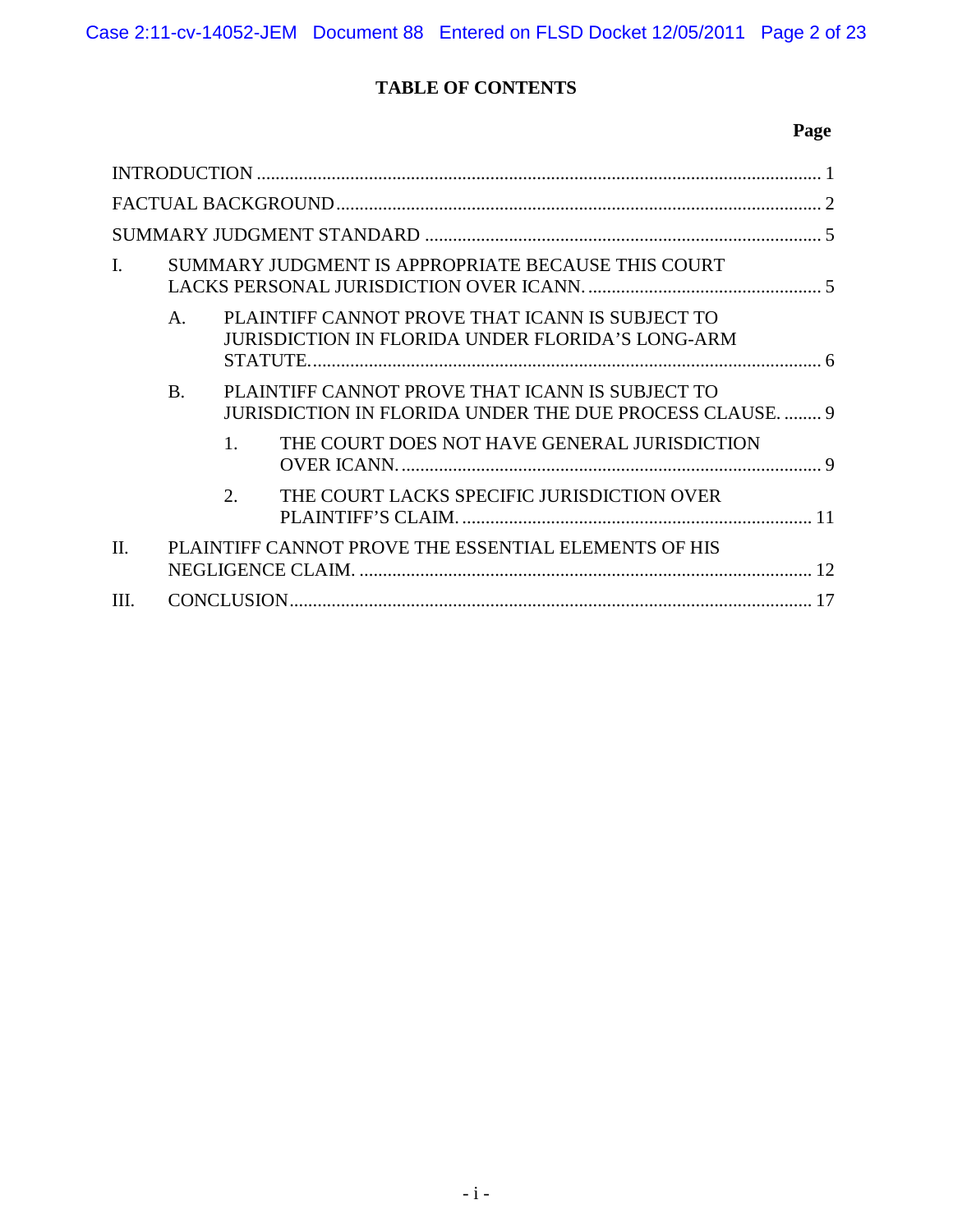Case 2:11-cv-14052-JEM Document 88 Entered on FLSD Docket 12/05/2011 Page 3 of 23

# **TABLE OF AUTHORITIES**

| Airplay Am., LLC v. Cartagine,                        |
|-------------------------------------------------------|
| Alpine View Co. Ltd. v. Atlas Copco AB,               |
| Bernardele v. Bonorino,                               |
| Biglen v. Fla. Power & Light Co.,                     |
| Bird v. Parsons,                                      |
| Burger King Corp. v. Rudzewicz,                       |
| Cauff Lippman & Co. v. Apogee Fin. Grp., Inc.,        |
| Chris McElroy v. Network Solutions, LLC, et al.,      |
| Fickling v. United States,                            |
| Fla. Dep't of Corr. v. Abril,                         |
| Fraser v. Smith,                                      |
| Future Technology Today, Inc. v. OSF Healthcare Sys., |
| Golant v. German Shepherd Dog Club of Am., Inc.,      |
| Helicopteros Nacionales de Colombia, S.A. v. Hall,    |
| Int'l Shoe Co. v. Washington,                         |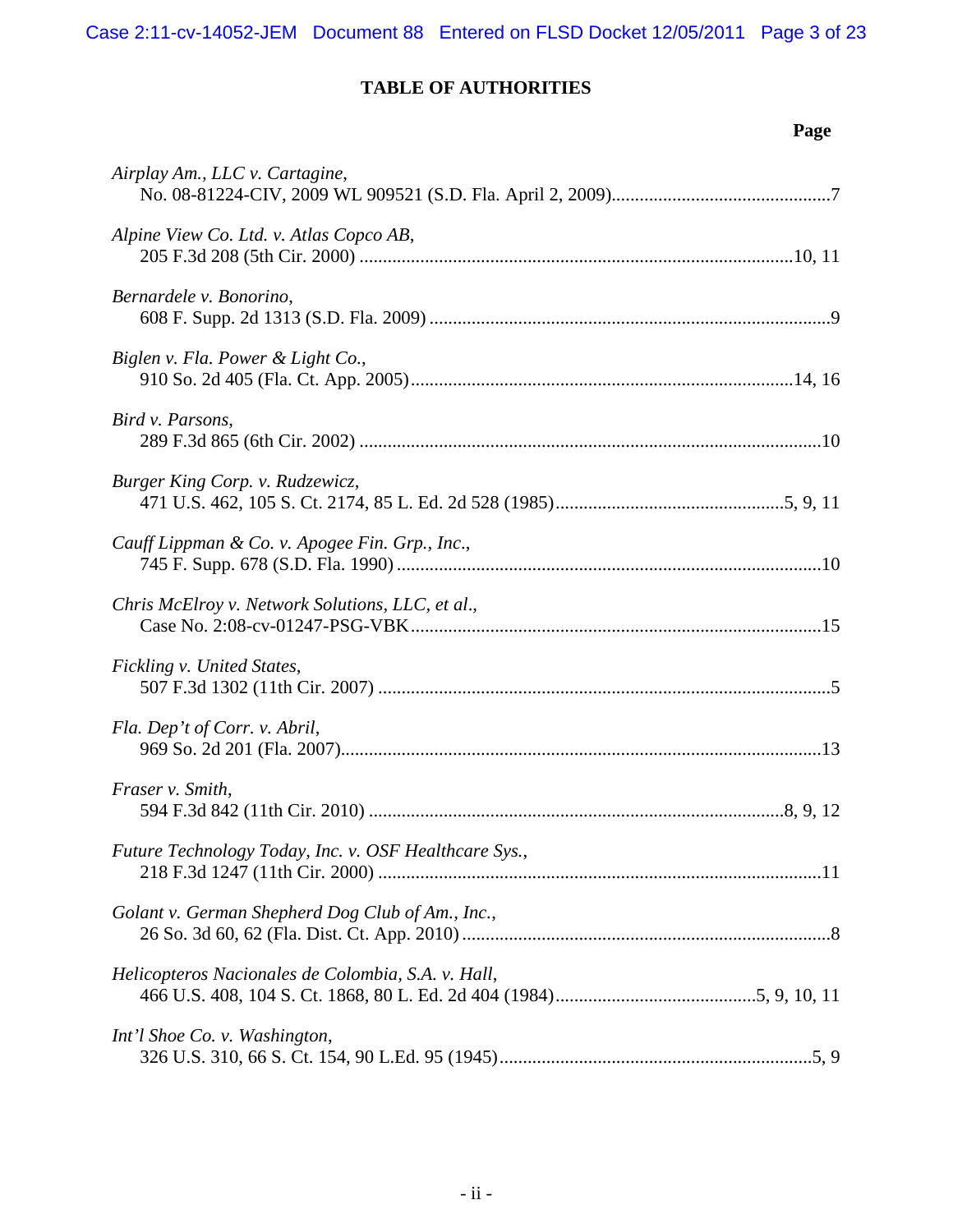Case 2:11-cv-14052-JEM Document 88 Entered on FLSD Docket 12/05/2011 Page 4 of 23

## **TABLE OF AUTHORITIES (continued)**

| JB Oxford Holdings, Inc. v. Net Trade, Inc.,                     |
|------------------------------------------------------------------|
| Jet Charter Serv., Inc. v. Koeck,                                |
| Kelley v. Beverly Hills Club Apartments,                         |
| Kitchen v. K-Mart Corp.,                                         |
| McCain v. Florida Power Corp.,                                   |
| Meier v. Sun Int'l Hotels, Ltd.,                                 |
| Miami Breakers Soccer Club, Inc. v. Women's United Soccer Ass'n, |
| Miller v. Berman,                                                |
| Musiker v. Projectavision, Inc.,                                 |
| Nat'l Enquirer, Inc. v. News Group News, Ltd.,                   |
| Palm Beach-Broward Med. Imaging Ctr., Inc. v. Cont'l Grain Co.,  |
| Purdue Research Found. v. Sanofi-Synthelabo, S.A.,               |
| Rank v. Hamm,                                                    |
| Response Reward Sys L.C. v. Meijer, Inc.,                        |
| Sculptchair Inc. v. Century Arts, Ltd.,                          |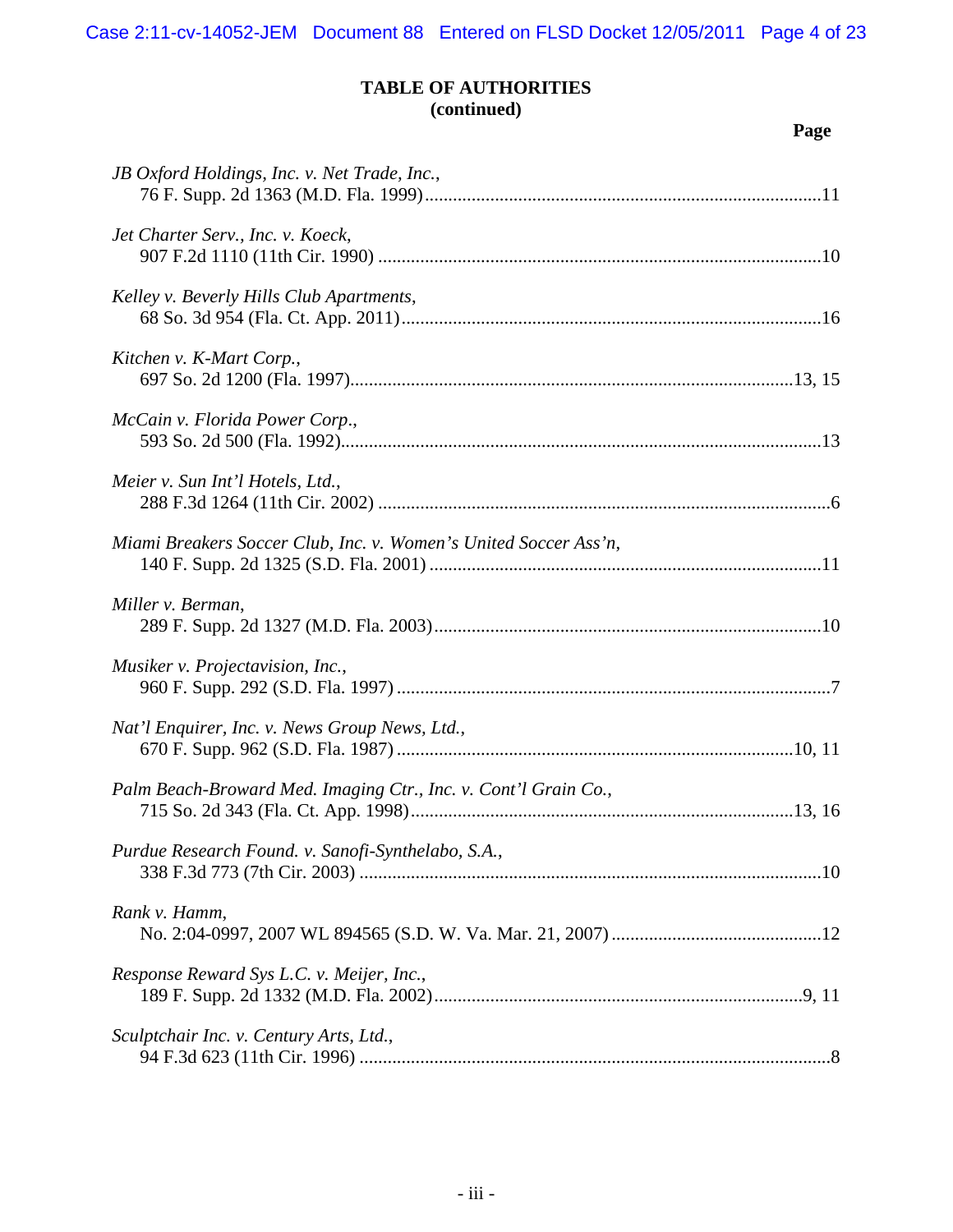Case 2:11-cv-14052-JEM Document 88 Entered on FLSD Docket 12/05/2011 Page 5 of 23

## **TABLE OF AUTHORITIES (continued)**

| Sloss Indus. Corp. v. Eurisol,                                                |
|-------------------------------------------------------------------------------|
| Steel Co. v. Citizens for a Better Env't,                                     |
| Stubbs v. Wyndham Nassau Resort & Crystal Palace Casino,                      |
| Travel Opportunities of Fort Lauderdale, Inc. v. Walter Karl List Mgmt. Inc., |
| Vaughn v. AAA Employment, Inc.,                                               |
| Wallack v. Worldwide Machinery Sales, Inc.,                                   |
| Williams v. Davis.                                                            |
| <b>STATUTES</b>                                                               |
|                                                                               |
|                                                                               |
| <b>OTHER AUTHORITIES</b>                                                      |
|                                                                               |
|                                                                               |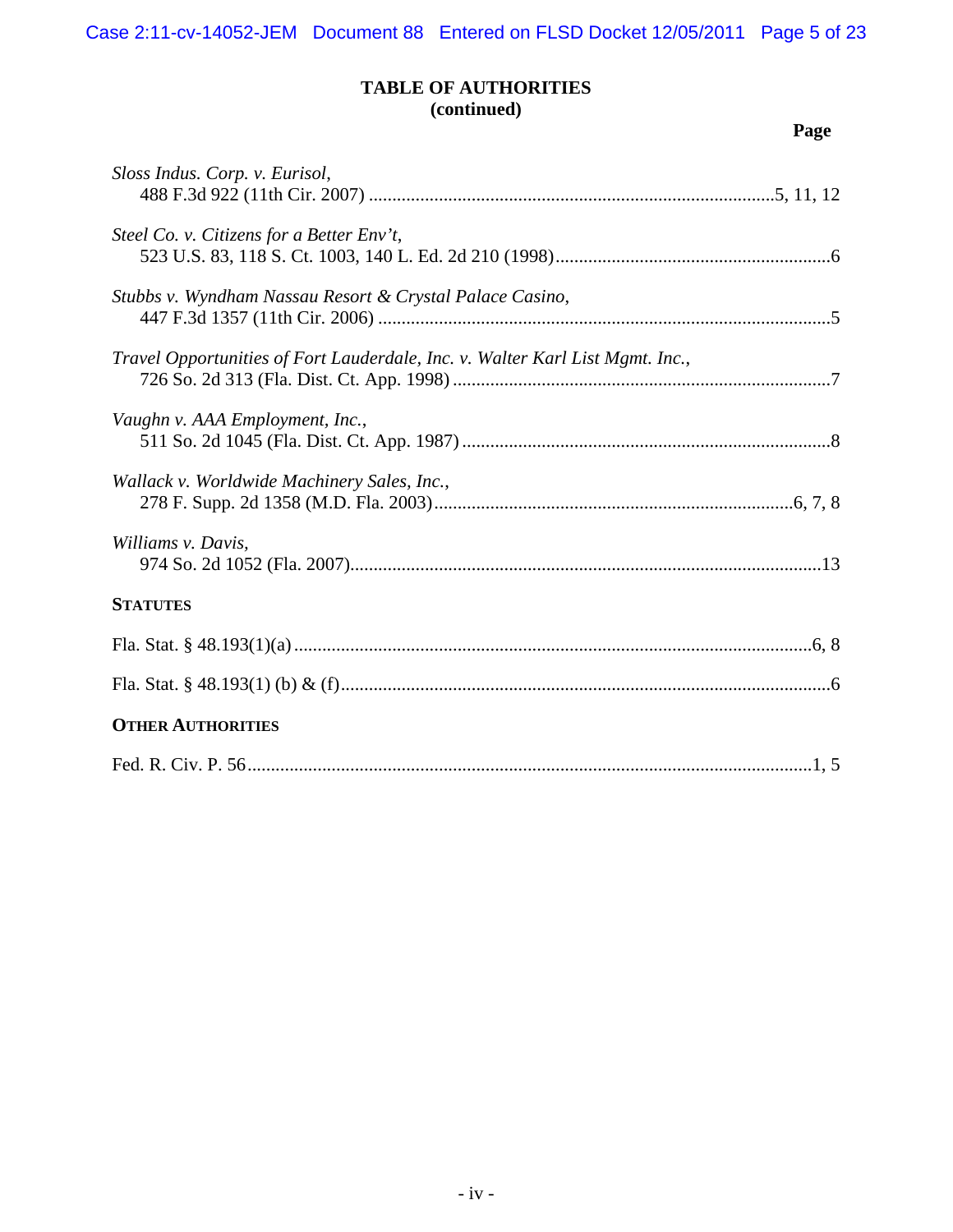Defendant Internet Corporation for Assigned Names and Numbers ("ICANN") hereby moves, pursuant to Federal Rule of Civil Procedure 56 and Local Rule 56.1, for summary judgment that (1) this Court lacks personal jurisdiction over ICANN, or in the alternative (2) that ICANN does not owe and therefore did not breach any duty of care to Plaintiff John Zuccarini ("Plaintiff").

#### **INTRODUCTION**

Plaintiff John Zuccarini filed this action against Defendants Internet Corporation for Assigned Names and Numbers ("ICANN"), Network Solutions, LLC, and NameJet, LLC, alleging that each were in some way negligent in allowing fourteen domain names co-held by a California receiver and Network Solutions, LLC for the benefit of Plaintiff's creditors, to be transferred and placed in a series of Internet auctions.

ICANN previously moved – on March 22, 2011 – to dismiss this action for lack of jurisdiction, improper venue, and for failure to state a claim against ICANN. (Dkt. # 19). That motion is still pending resolution by the Court. ICANN has since continuously objected to personal jurisdiction. ICANN's subsequent litigation conduct has been solely limited to the service and filing of required documents pursuant to Court order, including initial disclosures and the parties' joint scheduling report. ICANN has not propounded any offensive discovery, and in fact objected to Plaintiff's discovery requests on jurisdictional grounds (among others) and moved the Court to stay discovery pending resolution of ICANN's motion to dismiss. Although ICANN's motion to dismiss is still pending resolution by the Court, ICANN is filing its motion for summary judgment as required by the Court's May 20, 2011 Order Setting Civil Trial Date And Pretrial Schedule Dkt.  $#45<sup>1</sup>$  ICANN's compliance with the Court's May 20, 2011 order in no way constitutes a waiver of ICANN's defenses of lack of personal jurisdiction and improper venue, defenses that ICANN expressly preserves and reiterates here in its motion for summary judgment. ICANN does, though, respectfully submit that the correct

<sup>&</sup>lt;sup>1</sup> The Court's March 20, 2011 Order Setting Civil Trial Date And Pretrial Schedule requires that any dispositive motion be filed on or before December 5, 2011.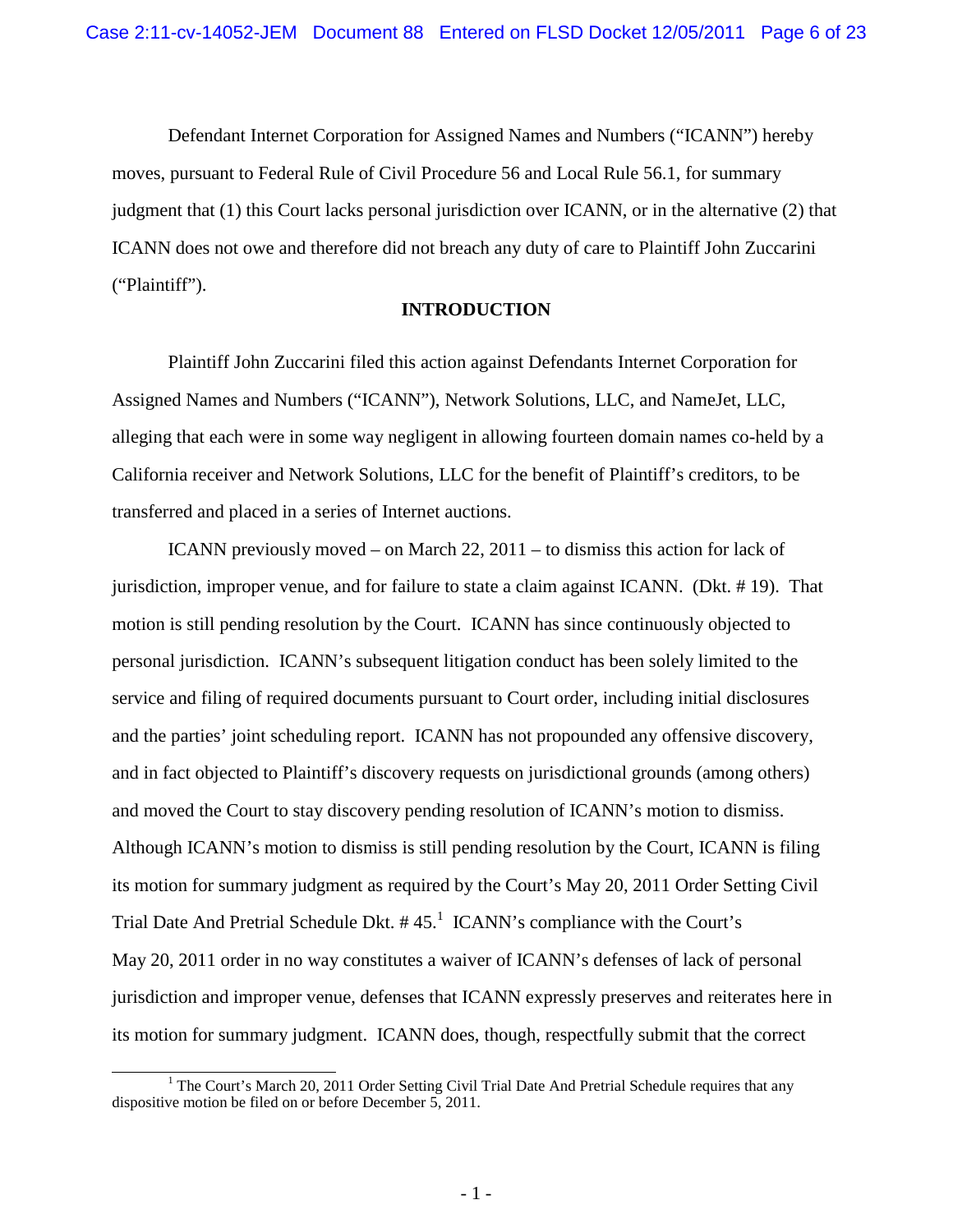motion for the Court to adjudicate is ICANN's original motion to dismiss. Moreover, to the extent this case proceeds on the merits following resolution of ICANN's motion to dismiss, ICANN would request the opportunity to file a renewed motion for summary judgment based upon the facts and evidence in existence following merits-based discovery.

Nonetheless, the arguments posited by ICANN in its motion to dismiss apply with equal force today, as the undisputed material facts demonstrate two fatal defects that continue to doom Plaintiff's case, either of which alone entitles ICANN to summary judgment. *First*, Plaintiff improperly seeks to have this United States District Court in Florida exercise personal jurisdiction over ICANN (a California non-profit public benefit corporation), despite the fact that ICANN maintains no offices, facilities or other presence in Florida, has no assets in Florida, does not otherwise conduct any business in this State, and thus does not have sufficient contacts with Florida that would render it subject to suit here. Plaintiff, who bears the burden of establishing this Court's jurisdiction over ICANN, cannot prove that ICANN has the "minimum contacts" with Florida necessary for a Court to assert personal jurisdiction.

*Second*, Plaintiff, who admits that he has not entered into any contract or other agreement with ICANN, cannot establish that ICANN owed a duty of care to Plaintiff, which defeats Plaintiff's negligence claim.

#### **FACTUAL BACKGROUND**

#### Background on ICANN.

ICANN is a California non-profit public benefit corporation with its principal place of business in Marina del Rey, California. ICANN's Separate Statement of Undisputed Material Facts ("SOF"),  $\P$ [1, 2. It does not engage in commercial business, but rather administers the Internet's domain name system on behalf of the Internet community, pursuant to a series of agreements with the United States Department of Commerce. (SOF, ¶ 3). ICANN's coordination role is fulfilled in certain ways. For example, and relevant to Plaintiff's allegations, consumers may obtain the right to use second-level domain names (such as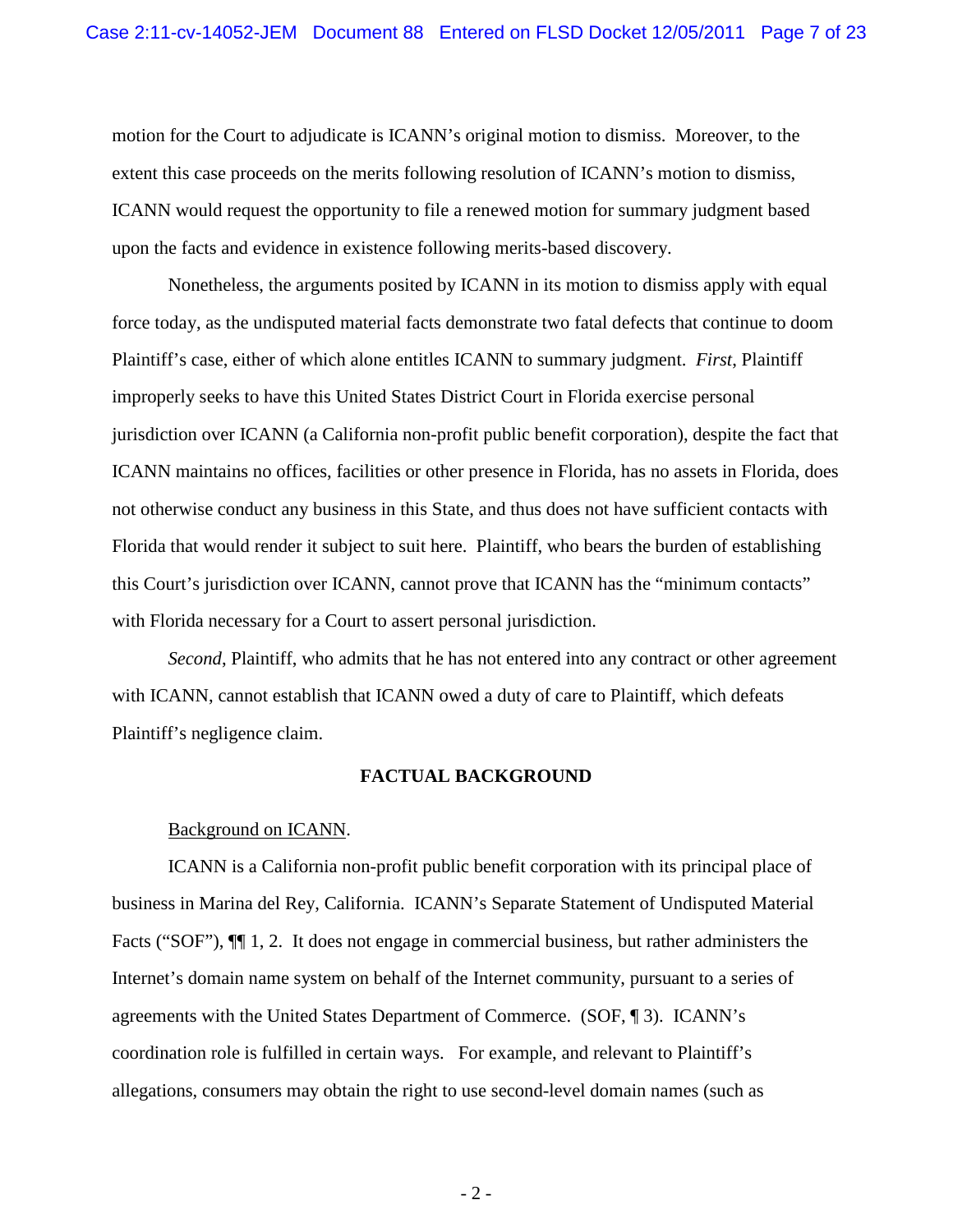google.com or uscourts.gov) through companies known as "registrars." (SOF, ¶ 4). ICANN operates the accreditation system that has produced a highly competitive registrar marketplace, with over 900 accredited registrars, including defendant Network Solutions, LLC.

ICANN has no company facilities, assets or real estate in Florida, is not registered to do business in Florida, does not solicit business in Florida, does not have any phone number or mailing address in Florida, does not sell any goods or services in Florida, does not have a bank account in Florida, and does not have any employees in Florida. (SOF, ¶¶ 16-20, 22-23, 27). The only plausible ICANN-Florida contact, Florida shares with the rest of the world. ICANN operates a few websites on the Internet that provide information regarding its Internet coordination activities, as well as publicly available information about domain name registrants, including the websites at http://www.icann.org, http://www.iana.org, and http://www.internic.net. (SOF, 126). None of these websites are operated from web servers physically located in Florida. *See, e.g., id*. (declaring that www.icann.org "is operated from web servers physically located in El Segundo, California and Reston, Virginia"). The websites contain a wealth of information about ICANN, about the people who work for ICANN, and about the projects that ICANN has undertaken in connection with the Internet. *Id*. The websites also contain "links" to other information that is related to ICANN's activities. ICANN does not offer anything for sale on its websites; in fact, ICANN does not sell anything. (SOF, ¶ 27).

#### Plaintiff's Amended Complaint.

Plaintiff alleges that he, beginning in 1998, registered a "certain number of domain names with the domain name registrar Network Solutions." (SOF, ¶ 5). In 2007, to satisfy a judgment obtained against Plaintiff, the United States District Court for the Northern District of California appointed a receiver, Michael Blacksburg, and ordered that Network Solutions transfer Plaintiff's domain name registrations to the receiver. (SOF, ¶ 6). Pursuant to the Court's order, Network Solutions transferred 90 domain name registrations from Plaintiff to Mr. Blacksburg. (SOF, ¶ 7).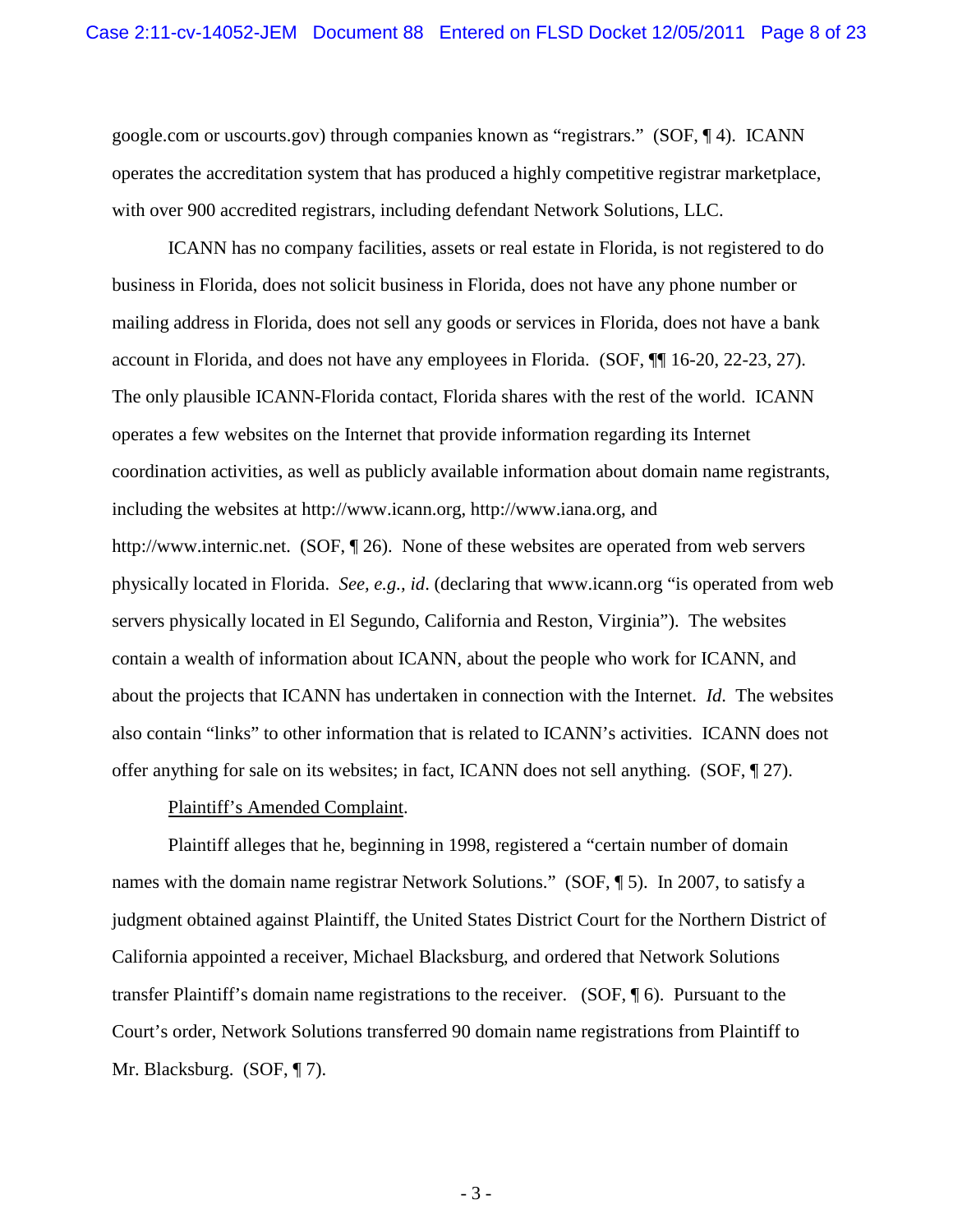In May of 2010, Mr. Blacksburg allegedly failed to renew the registrations for 14 of the 90 domain names, which needed to be done on a yearly basis in order for Mr. Blacksburg to maintain his status as the registered domain name holder. (SOF, ¶ 8). As a result of Mr. Blacksburg's alleged failure to renew the 14 domain name registrations, those domain names proceeded to an automated Internet auction process, as set forth through in an agreement between Network Solutions and defendant NameJet. (SOF, ¶ 9). Plaintiff alleges that the domain names proceeded to auction because of Mr. Blacksburg's non-renewal. Further, Plaintiff alleges, had Mr. Blacksburg followed certain post-auction processes (which it is alleged he did not), Mr. Blacksburg would have been entitled to up to 20 percent of the auctioned price, the proceeds of which would have gone toward the satisfaction of Plaintiff's debt. (SOF, ¶ 10).

Plaintiff claims that, because the 14 domain name registrations were part of the courtordered receivership estate, Network Solutions was negligent in failing to place a "hold" status on the 14 domain name registrations and allowing those domain names to proceed to automatic auction. (SOF, ¶ 11). Plaintiff further claims that NameJet, in auctioning the 14 domain names "without any regard to their legal status," was "concurrent[ly] negligen[t] in aiding the loss of the domain names from the receiver Blacksburg, and in detriment to Zuccarini and his creditors."  $(SOF, \P 12)$ .

Plaintiff's only allegations with respect to ICANN relate to the Registrar Accreditation Agreement that ICANN maintains with Network Solutions. (SOF, 13). Plaintiff is not a party to that agreement. (SOF, ¶ 14 (Plaintiff alleges that he is "a party who has *not* entered into any agreement with ICANN or Network Solutions.") (emphasis added)). Nonetheless, Plaintiff alleges that ICANN was negligent in "overseeing the actions of Network Solutions," and that ICANN was negligent in not requiring Network Solutions to "place on hold or lock status any domain name that is the subject of court proceedings." (SOF, ¶ 15).

It is on these allegations that Plaintiff sued ICANN in the Southern District of Florida.

- 4 -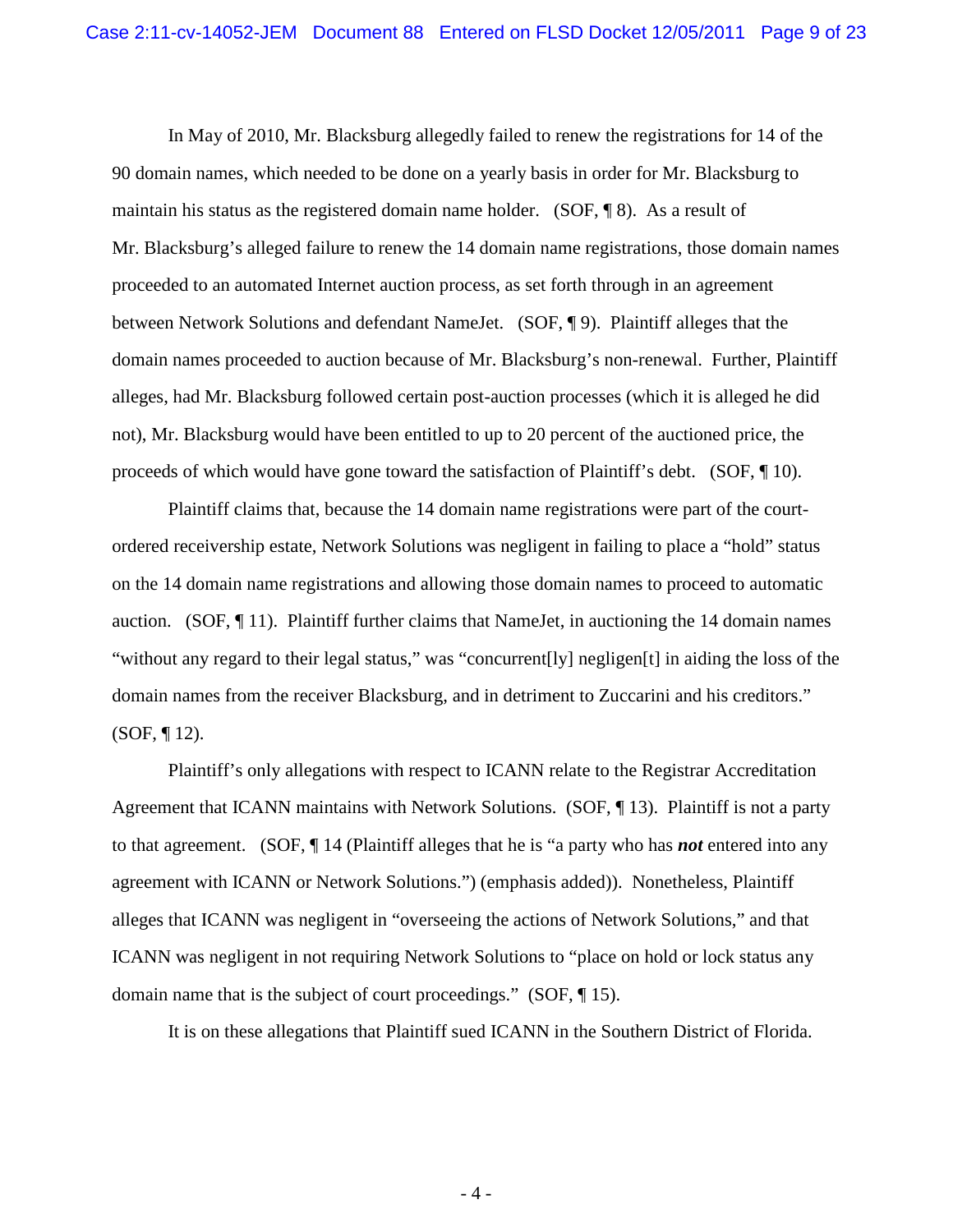#### **SUMMARY JUDGMENT STANDARD**

Summary judgment is authorized when there is no genuine issue of material fact. Fed. R. Civ. P. 56(c). As confirmed by the Eleventh Circuit, a party moving for summary judgment may meet its burden "'by showing that the nonmoving plaintiff has failed to make a showing sufficient to establish the existence of an element essential to that party's case, and on which that party will bear the burden of proof at trial.'" *Fickling v. United States*, 507 F.3d 1302, 1304 (11th Cir. 2007) (citation omitted). Once this burden is met, the nonmoving party must produce specific evidence to show that a reasonable jury could find in its favor. *Id.* Summary judgment may be granted if the non-movant fails to adduce evidence which, when viewed in a light most favorable to him, would support a jury finding in his favor. *Id*.

### **I. SUMMARY JUDGMENT IS APPROPRIATE BECAUSE THIS COURT LACKS PERSONAL JURISDICTION OVER ICANN.**

Determining whether personal jurisdiction can be exercised over a non-resident defendant like ICANN involves a two-part inquiry: (1) whether the exercise of jurisdiction is appropriate pursuant to Florida's long-arm statute, *see Sloss Indus. Corp. v. Eurisol*, 488 F.3d 922, 925 (11th Cir. 2007); and (2) whether exercising jurisdiction would violate the Due Process Clause of the Fourteenth Amendment. *See id*. The second part of the inquiry asks whether there are sufficient "minimum contacts . . . such that maintenance of the suit does not offend traditional notions of fair play and substantial justice." *Helicopteros Nacionales de Colombia, S.A. v. Hall*, 466 U.S. 408, 414, 104 S. Ct. 1868, 80 L. Ed. 2d 404 (1984); *Int'l Shoe Co. v. Washington*, 326 U.S. 310, 316, 66 S. Ct. 154, 90 L.Ed. 95 (1945). In other words, to satisfy constitutional concerns, the non-resident defendant should reasonably expect to be haled into court in the forum. *See Burger King Corp. v. Rudzewicz*, 471 U.S. 462, 472, 105 S. Ct. 2174, 85 L. Ed. 2d 528 (1985).

It is Plaintiff's burden to "[establish] a prima facie case of personal jurisdiction." *Stubbs v. Wyndham Nassau Resort & Crystal Palace Casino*, 447 F.3d 1357, 1360 (11th Cir. 2006). Even if such a prima facie case is made, "[w]here, as here, Defendant submits affidavits to the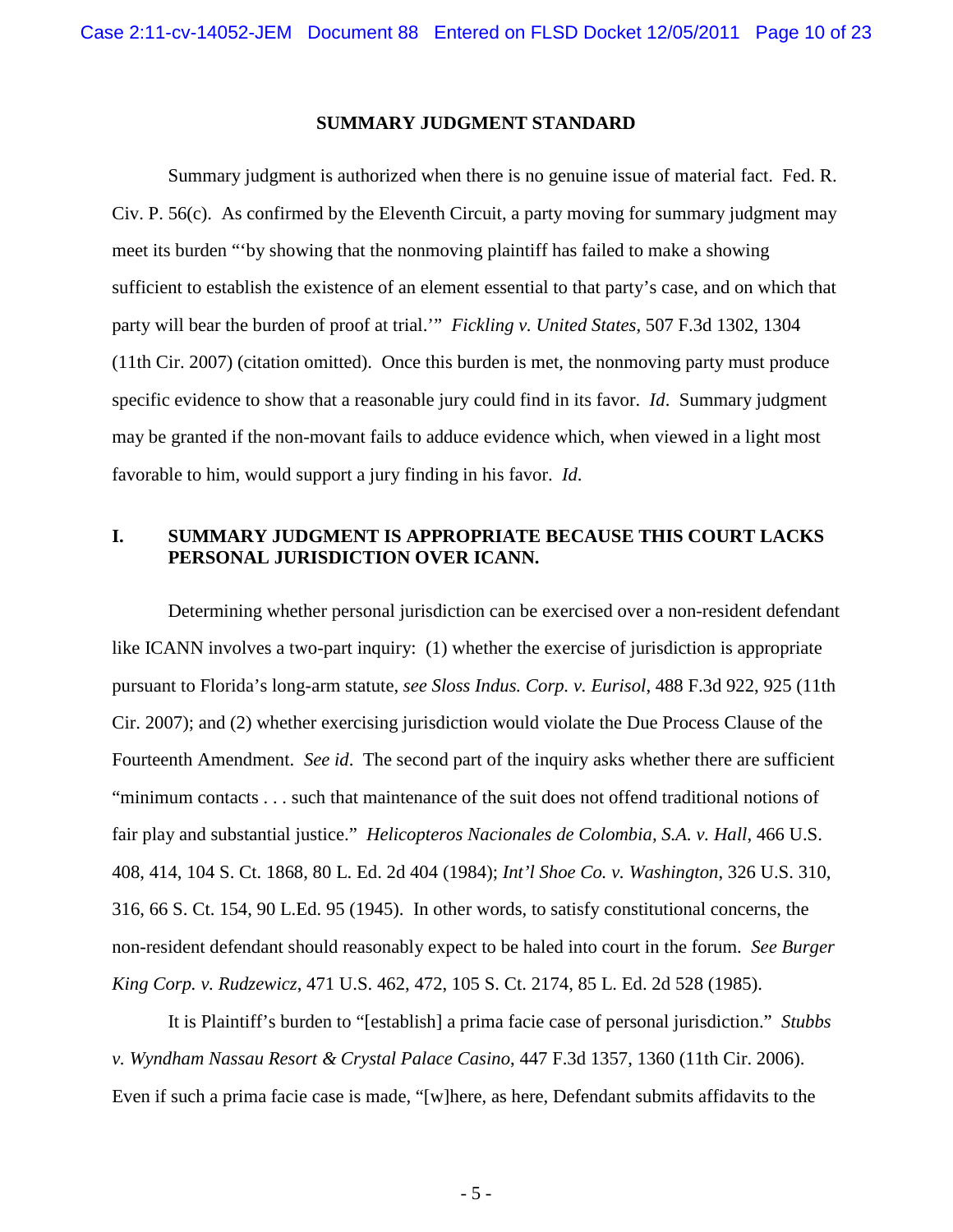contrary, the burden traditionally shifts back to the plaintiff to produce evidence supporting jurisdiction." *Meier v. Sun Int'l Hotels, Ltd.*, 288 F.3d 1264, 1269 (11th Cir. 2002).

Here, Plaintiff cannot meet his burden of proving facts sufficient to support personal jurisdiction over ICANN in Florida, under either the long-arm statute or the Due Process Clause. Summary judgment should be granted in ICANN's favor.<sup>2</sup>

### **A. Plaintiff Cannot Prove That ICANN Is Subject To Jurisdiction In Florida Under Florida's Long-Arm Statute.**

From Plaintiff's opposition to ICANN's motion to dismiss, it is clear that Plaintiff's only argument for why this Court should exercise jurisdiction over ICANN is based on Section 1(a) of Florida's long arm statute, which subjects a defendant to jurisdiction for any cause of action arising from the defendant's operation of a business in Florida.<sup>3</sup> (Pls.' Opp'n to ICANN's Mot. to Dismiss ("Opp'n"), at 3-5 (Dkt. # 32.)); Fla. Stat. § 48.193(1)(a).

Specifically, Plaintiff argues that ICANN should be subject to jurisdiction in Florida under Section 1(a) because: (i) ICANN maintains contracts with third parties, where those third parties themselves reside and do business in Florida; and (ii) ICANN participated in a news conference held in Florida on February 3, 2011. None of these alleged contacts, however, relate in any way – much less give rise – to Plaintiff's action. And even if they did, they still would not be sufficient to confer jurisdiction over ICANN.

First, personal jurisdiction cannot be premised solely on a foreign defendant's contracts with a resident corporation or individual. *Wallack v. Worldwide Machinery Sales, Inc.*, 278 F. Supp. 2d 1358, 1366 (M.D. Fla. 2003). Yet Plaintiff's argument that ICANN should be subject

In addition, Plaintiff did not seek jurisdictional discovery, so Plaintiff's opposition to ICANN's motion to dismiss provides Plaintiff's only basis for why he believes jurisdiction over ICANN is appropriate.

<sup>2</sup> Determination of personal jurisdiction must be made prior to reaching the merits. *Steel Co. v. Citizens for a Better Env't*, 523 U.S. 83, 94-95, 118 S. Ct. 1003, 140 L. Ed. 2d 210 (1998) ("[w]ithout proper jurisdiction, a court cannot proceed at all in any cause").

 $3$  In its motion to dismiss, ICANN demonstrated how the activities alleged in Plaintiff's Amended Complaint also failed to satisfy other arguably relevant provisions of Florida's long-arm statute, including the provisions of the long-arm statute that may subject a nonresident defendant to Florida jurisdiction if the plaintiff's cause of action arises from the defendant's: (1) tortious acts within the state; or (2) causing of injury to person or property within the state. Fla. Stat. § 48.193(1) (b) & (f). In his opposition, Plaintiff did not argue that these provisions are relevant to the analysis here.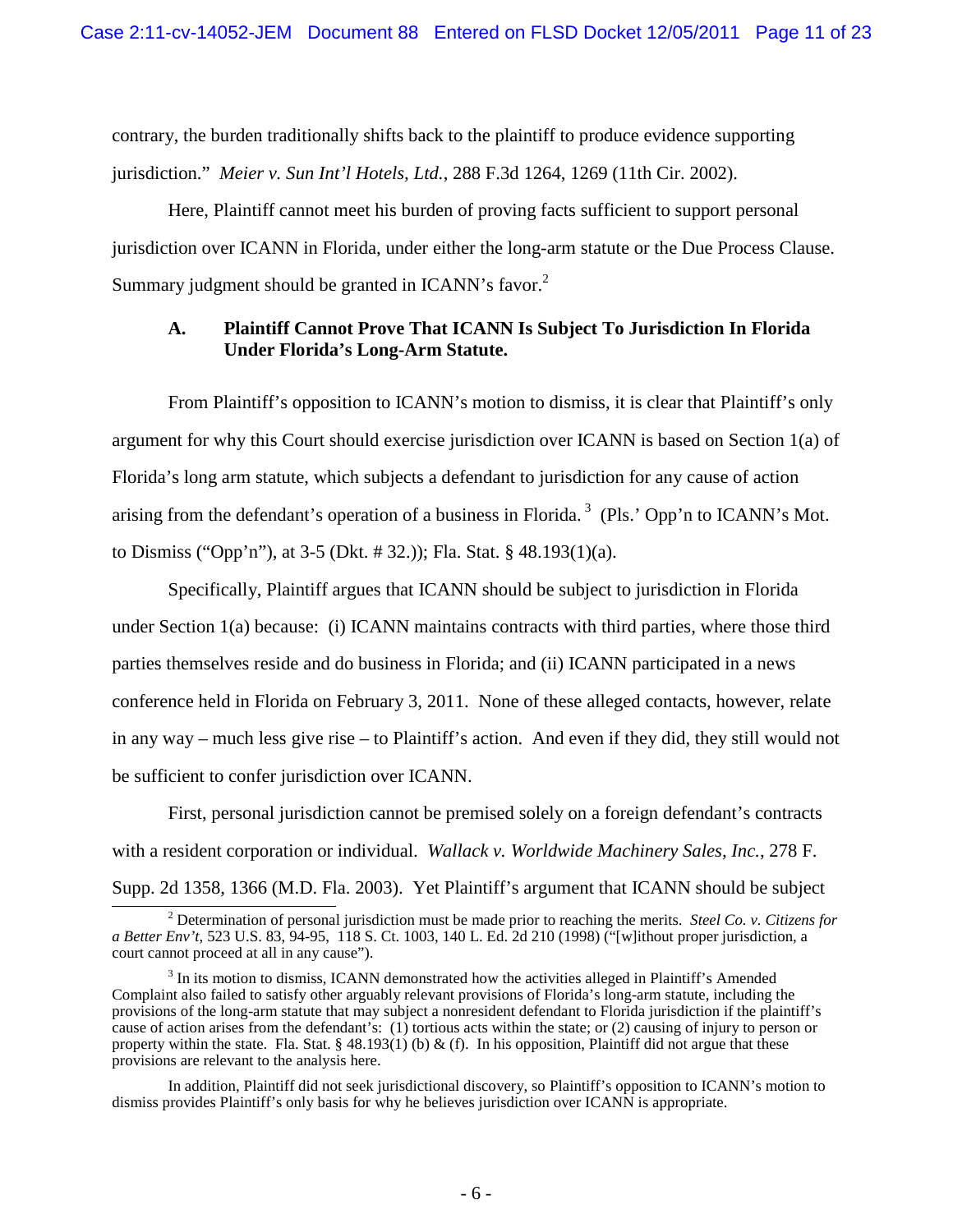to jurisdiction in Florida because it entered into two contracts with Florida businesses – Moniker Online Services, LLC ("Moniker") and ICM Registry, LLC ("ICM") – relies solely on the existence of these contracts. Plaintiff's argument fails. In *Wallack*, for example, a Mississippi corporation contracted with a Florida corporation, and was later sued by that Florida corporation in a Florida court for breach of contract. The court held there was no basis for personal jurisdiction under Section 1(a) of the long arm statute because the only contact the Mississippi corporation had with the state of Florida was its contract with the plaintiff Florida corporation. *Id*. The court ruled that "[t]he fact that a foreign defendant contracts with a Florida resident is not enough to establish personal jurisdiction over the foreign defendant." *Id*. The defendant did not have an office or an agent in Florida, and did not otherwise operate or conduct business in Florida, and thus, did not fall within the meaning of Section 1(a). *Id*; *see also Travel Opportunities of Fort Lauderdale, Inc. v. Walter Karl List Mgmt. Inc.*, 726 So. 2d 313, 313-14 (Fla. Dist. Ct. App. 1998) (no personal jurisdiction over defendant pursuant to Section 1(a) even though the defendant contracted with a Florida corporation because the defendant had no offices, no post office box, no telephone, no employees, no bank accounts, or any other property in Florida).

ICANN's February 2011 attendance at and participation in a Florida press conference with three international non-profit groups that collaboratively work with ICANN to coordinate the world's Internet addressing system and its technical standards is also not sufficient to establish business conduct under Florida's long-arm statute. *See Airplay Am., LLC v. Cartagine*, No. 08-81224-CIV, 2009 WL 909521 at \* 2 (S.D. Fla. April 2, 2009) (no personal jurisdiction pursuant to Section (1)(a) where defendant's only contacts with Florida were five board meetings and communications with Floridians where the board meetings and communications did not give rise to plaintiff's cause of action). Moreover, Florida courts are clear that attendance at a conference or meeting in Florida is not enough to confer jurisdiction under Florida's long arm statute. *See, e.g., Musiker v. Projectavision, Inc.*, 960 F. Supp. 292, 295 (S.D. Fla. 1997) (no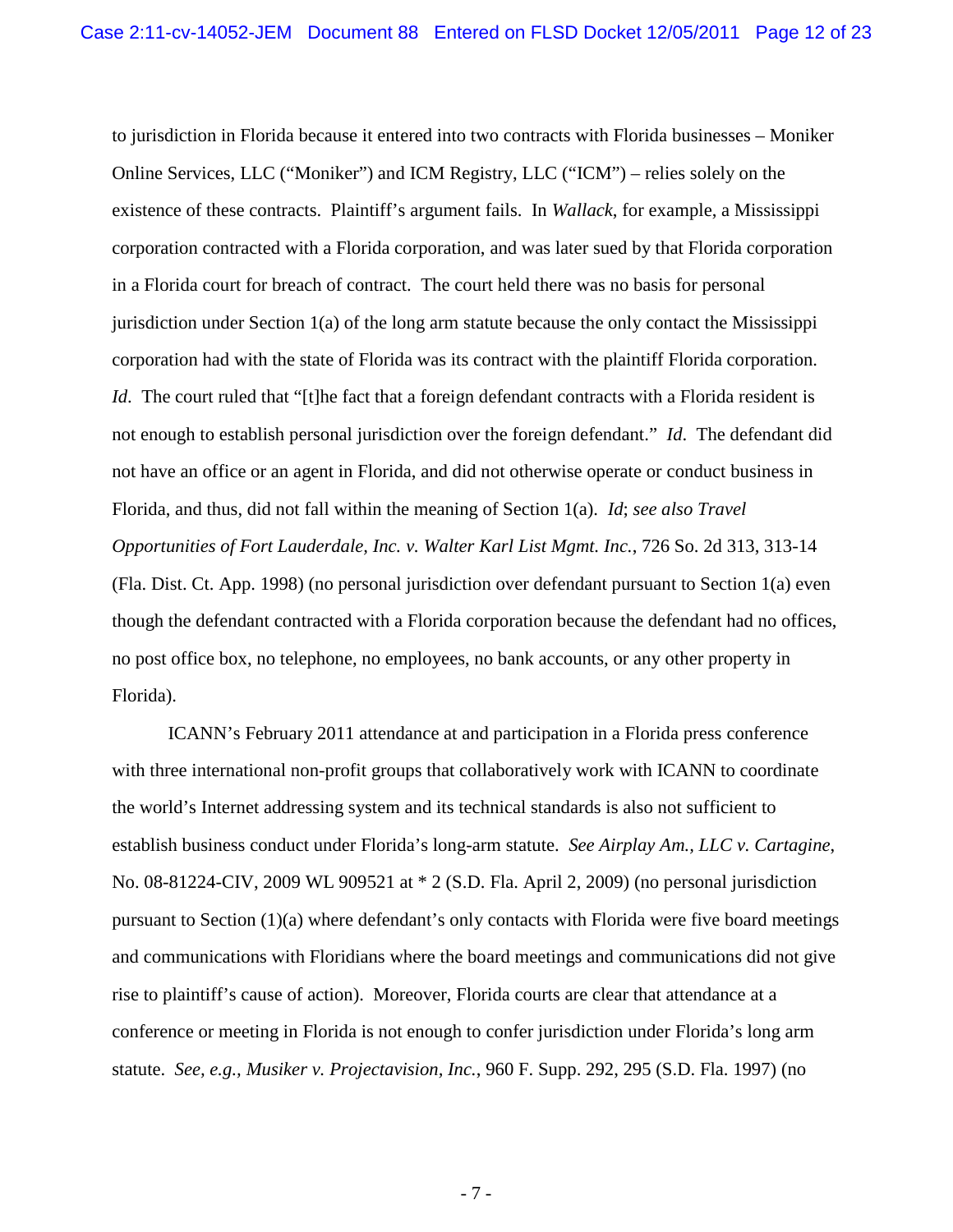jurisdiction under Section 1(a) based on defendant's telephone calls and mailing of information to Florida, and attending a meeting in Florida).

In addition, Plaintiff cannot prove that the cause of action against ICANN "arises" from any of ICANN's alleged contacts with the state. *See* Fla. Stat. § 48.193(1)(a). Plaintiff has wholly ignored the need to demonstrate any nexus between ICANN's alleged contacts with Florida and his cause of action against ICANN.

The long-arm statute requires the existence of "a direct affiliation, nexus, or substantial connection . . . between the basis for the cause of action and the business activity." *Golant v. German Shepherd Dog Club of Am., Inc.*, 26 So. 3d 60, 62 (Fla. Dist. Ct. App. 2010); *see also Fraser v. Smith*, 594 F.3d 842, 848 (11th Cir. 2010) (no personal jurisdiction under Section 1(a) where plaintiff did not allege that defendant's solicitation activities in Florida caused the plaintiff to charter defendant's boat, which gave rise to the cause of action). ICANN has no employees, offices or agents in Florida, does not hold a business license in Florida, and does not offer anything for sale in Florida. (SOF, ¶¶ 16, 18, 22, 27). Under these circumstances, the mere fact that ICANN has a contract with a Florida company is not sufficient to confer jurisdiction under Section 1(a). *Wallack*, 278 F. Supp. 2d at 1366. Moreover, even if one of the parties to this case was a Florida-based company with which ICANN holds an agreement, Florida jurisdiction over ICANN would still be improper. *See Vaughn v. AAA Employment, Inc.*, 511 So. 2d 1045, 1046 (Fla. Dist. Ct. App. 1987) (no jurisdiction under Florida's long arm statute based on defendant's contract with a Florida corporation, even though cause of action arose out of the contract).

Plaintiff cannot refute the material evidence submitted with ICANN's motion to dismiss, nor did he in opposition to that motion. That evidence establishes that ICANN has no company facilities, assets or real estate in Florida, is not registered to do business in Florida, does not solicit business in Florida, does not have any phone number or mailing address in Florida, does not sell any goods or services in Florida, does not have a bank account in Florida, and does not have any employees in Florida. (SOF,  $\P$  16-20, 22-23, 27). Under similar circumstances, the Eleventh Circuit found personal jurisdiction lacking. *Sculptchair Inc. v. Century Arts, Ltd.*, 94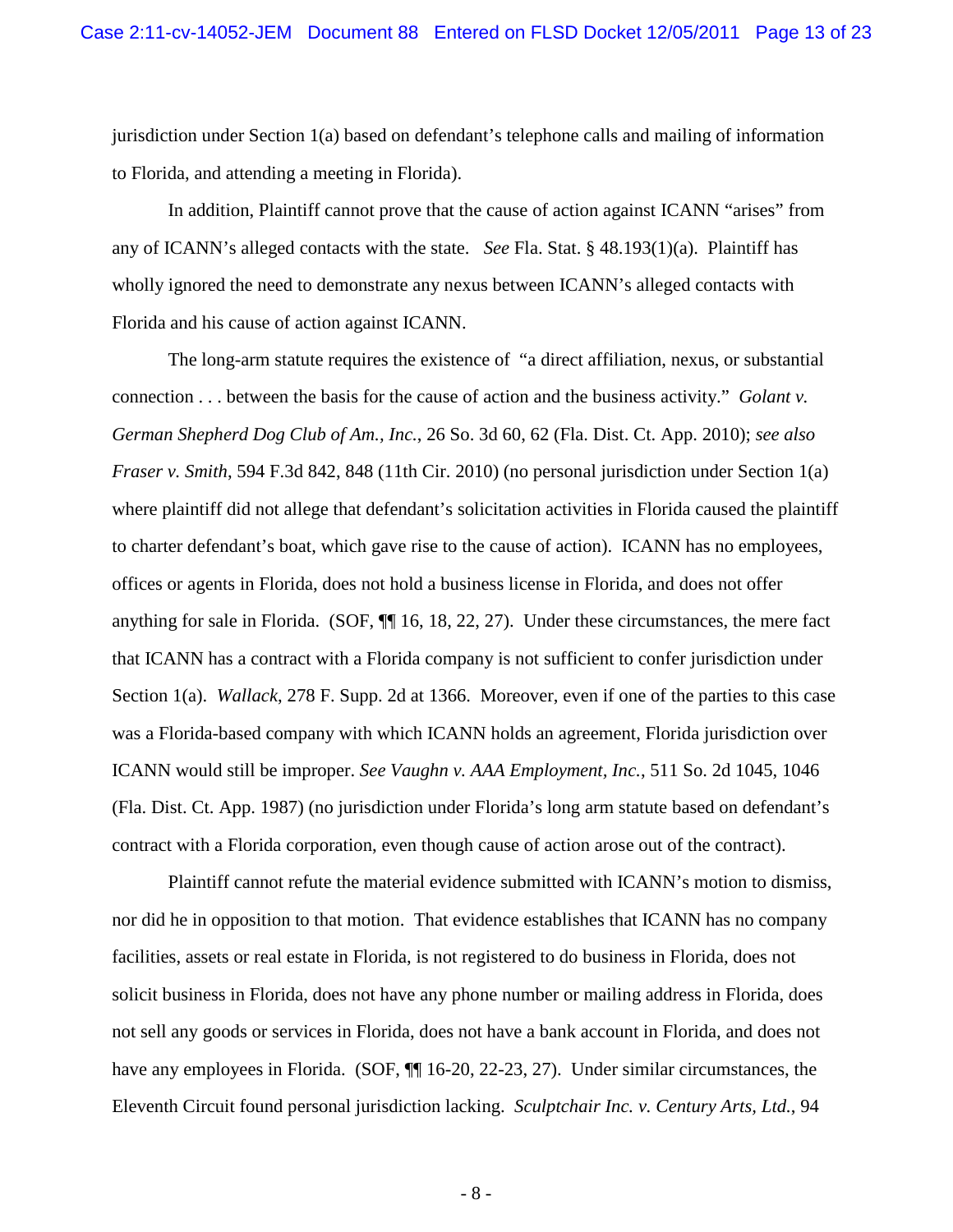F.3d 623 (11th Cir. 1996) (no personal jurisdiction over a group of defendants under Florida's long arm statute because the defendants did not manufacture, sell or solicit orders for products in Florida and they did not maintain offices or agents in the state); *see also Bernardele v. Bonorino*, 608 F. Supp. 2d 1313, 1322-23 (S.D. Fla. 2009) (two meetings in Florida and email communication with Florida residents "cannot be found to constitute a general course of business activity in Florida" for purposes of Florida's long arm statute). The result should be no different here. Plaintiff cannot meet his burden and summary judgment should be granted.

### **B. Plaintiff Cannot Prove That ICANN Is Subject To Jurisdiction In Florida Under The Due Process Clause.**

If the Court finds it necessary to go beyond analysis of Florida's long-arm statute, the Due Process Clause of the Fourteenth Amendment provides further justification to grant summary judgment in ICANN's favor. Plaintiff cannot establish that Florida jurisdiction over ICANN comports with due process.

"The Due Process Clause protects an individual's liberty interest in not being subject to the binding judgments of a forum with which he has established no meaningful 'contacts, ties, or relations.'" *Burger King Corp.*, 471 U.S. at 471-72. Due process requires two elements be established: (1) the defendant must have certain "minimum contacts" with the forum state; and (2) the maintenance of the suit must not offend "traditional notions of fair play and substantial justice." *Int'l Shoe Co.*, 326 U.S. at 316.

"Minimum Contacts within the forum may give rise to two types of personal jurisdiction: specific or general jurisdiction." *Response Reward Sys L.C. v. Meijer, Inc.*, 189 F. Supp. 2d 1332, 1338 (M.D. Fla. 2002); *see Helicopteros Nacionales de Colombia, S.A*, 466 U.S. at 414- 15. Here, Plaintiff has not and cannot establish either.

#### **1. The Court Does Not Have General Jurisdiction Over ICANN.**

To assert general jurisdiction, Plaintiff must establish that ICANN has "continuous and systematic" contacts with Florida. *Fraser*, 594 F.3d at 846. None of the contacts relied on by

- 9 -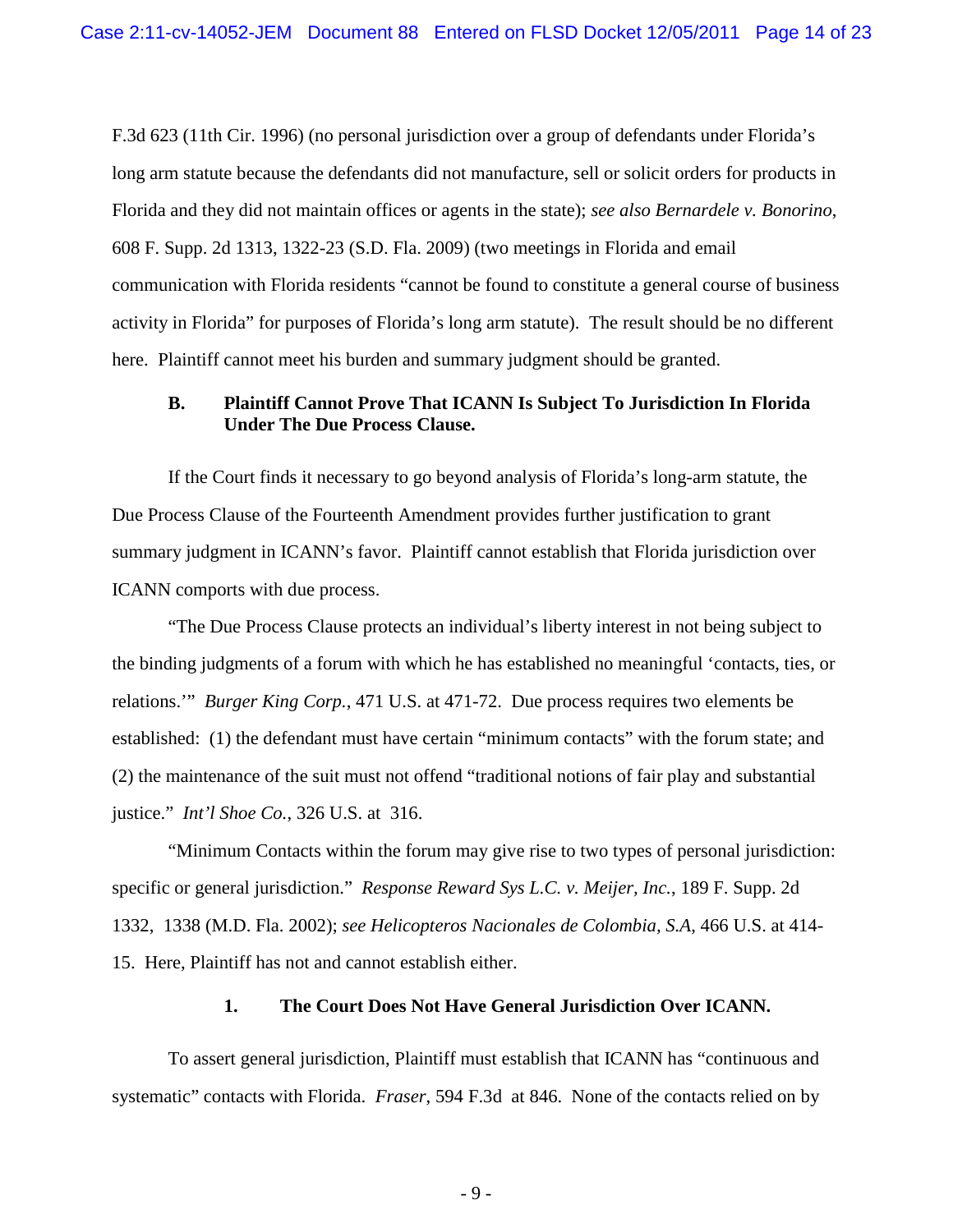Plaintiff satisfy this due process standard. As courts within the Eleventh Circuit have repeatedly found: "The existence of a contractual relationship between a nonresident defendant and a Florida resident is not sufficient in itself to meet the requirements of due process. . . . [C]ontacts produced through the unilateral activity of a third person are insufficient to reasonably indicate to the defendant that he should anticipate being subject to personal jurisdiction of the forum state's courts." *Jet Charter Serv., Inc. v. Koeck*, 907 F.2d 1110, 1113 (11th Cir. 1990); *see also Cauff Lippman & Co. v. Apogee Fin. Grp., Inc*., 745 F. Supp. 678, 682 (S.D. Fla. 1990) (due process not satisfied where defendant's contacts consisted of one preliminary meeting in Florida and telephone calls and telecopies to Florida).

To be sure, factors that weigh against general jurisdiction include a lack of business or a business license in the forum, *Helicopteros Nacionales de Colombia, S.A*, 466 U.S. at 416, a lack of property ownership in the forum, *Nat'l Enquirer, Inc. v. News Group News, Ltd.*, 670 F. Supp. 962, 966-67 (S.D. Fla. 1987), or a lack of any bank accounts, telephone listings, or mailing addresses in the forum. *Id*. at 966. General jurisdiction does not arise because a party maintains a website or otherwise offers information nationwide. *Miller v. Berman*, 289 F. Supp. 2d 1327, 1336 (M.D. Fla. 2003) ("[T]he exercise of [general] jurisdiction over Defendants in the State of Florida is not proper because placing an informational website on the Internet does not amount to sufficient contacts with the forum."); *Bird v. Parsons*, 289 F.3d 865, 874 (6th Cir. 2002) (ruling that the fact that the defendant "maintains a website that is accessible to anyone over the Internet is insufficient to justify general jurisdiction"). Nor can general jurisdiction be premised on a "stream of commerce" theory; *i.e.,* that a defendant has contacts with third parties who then do business in the forum state. *See, e.g., Purdue Research Found. v. Sanofi-Synthelabo, S.A.*, 338 F.3d 773, 778 (7th Cir. 2003); *Alpine View Co. Ltd. v. Atlas Copco AB*, 205 F.3d 208, 216 (5th Cir. 2000).

ICANN is not subject to general jurisdiction in Florida. Again, ICANN has no employees, assets, bank accounts, real property, personal property, offices, or other facilities in Florida. (SOF, ¶¶ 16, 18-20). ICANN is not licensed to do business in Florida, does not have a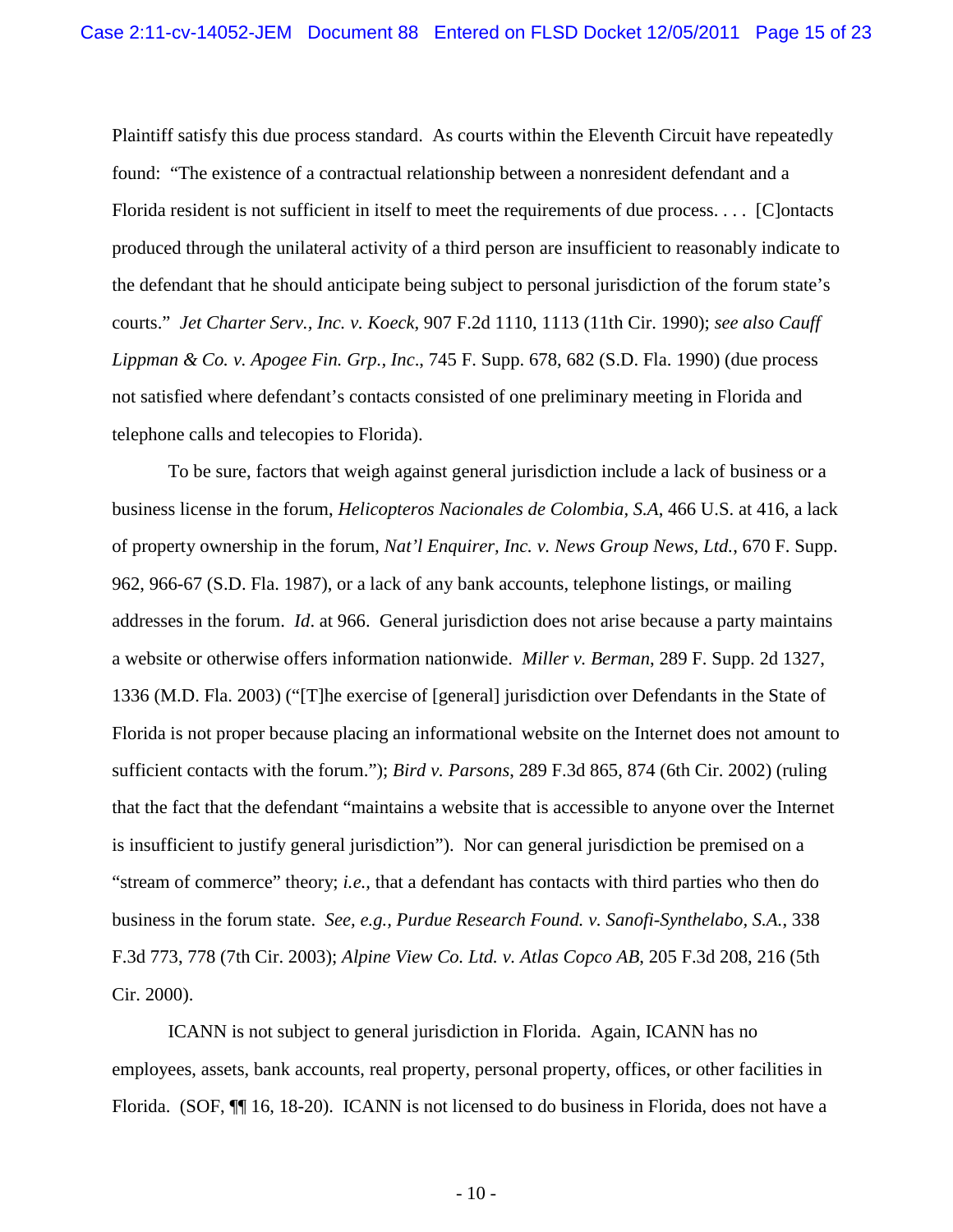registered agent for service of process in Florida, and has no phone numbers or mailing addresses in Florida. (*Id*. at ¶¶ 17, 21, 22). ICANN does not collect fees directly from domain name registrants, such as Mr. Zuccarini, and has no contracts with Mr. Zuccarini. (*Id*. at ¶¶ 4, 25). Finally, ICANN's website, which is operated from web servers physically located in Southern California and Virginia, does not offer anything for sale. (*Id*. at ¶¶ 26, 27).

ICANN thus has none of the contacts with Florida that are relevant to the general jurisdiction inquiry. *Helicopteros Nacionales de Colombia, S.A.*, 466 U.S. at 416; *Nat'l Enquirer, Inc.*, 670 F. Supp. at 967.

#### **2. The Court Lacks Specific Jurisdiction Over Plaintiff's Claim.**

"Specific" jurisdiction arises "out of a party's activities in the forum state that are related to the cause of action alleged in the complaint." *Sloss Indus. Corp.*, 488 F.3d at 925 (quotation marks and citation omitted). The Eleventh Circuit employs a three-part test for determining whether minimum contacts sufficient to support specific personal jurisdiction exist: (1) the defendant's contacts with Florida must involve some act by which the defendant purposefully avails itself of the privilege of conducting activities within the State; (2) the defendant's contacts with the State must give rise to the plaintiff's cause of action; and (3) the defendant's contacts with the State must be such that the defendant should reasonably anticipate being haled into court there. *See Future Technology Today, Inc. v. OSF Healthcare Sys.*, 218 F.3d 1247, 1250-51 (11th Cir. 2000); *Miami Breakers Soccer Club, Inc. v. Women's United Soccer Ass'n*, 140 F. Supp. 2d 1325, 1330 (S.D. Fla. 2001). "The touchstone of sufficient contacts is that the defendant 'purposefully directed' its activities at residents of the forum-state." *JB Oxford Holdings, Inc. v. Net Trade, Inc.*, 76 F. Supp. 2d 1363, 1366 (M.D. Fla. 1999); *see Burger King*, 471 U.S. at 472-73, *Response Reward Sys.*, 189 F. Supp. 2d at 1338 (finding no specific personal jurisdiction because the defendant's activities could not be considered to be "purposefully directed to the State of Florida").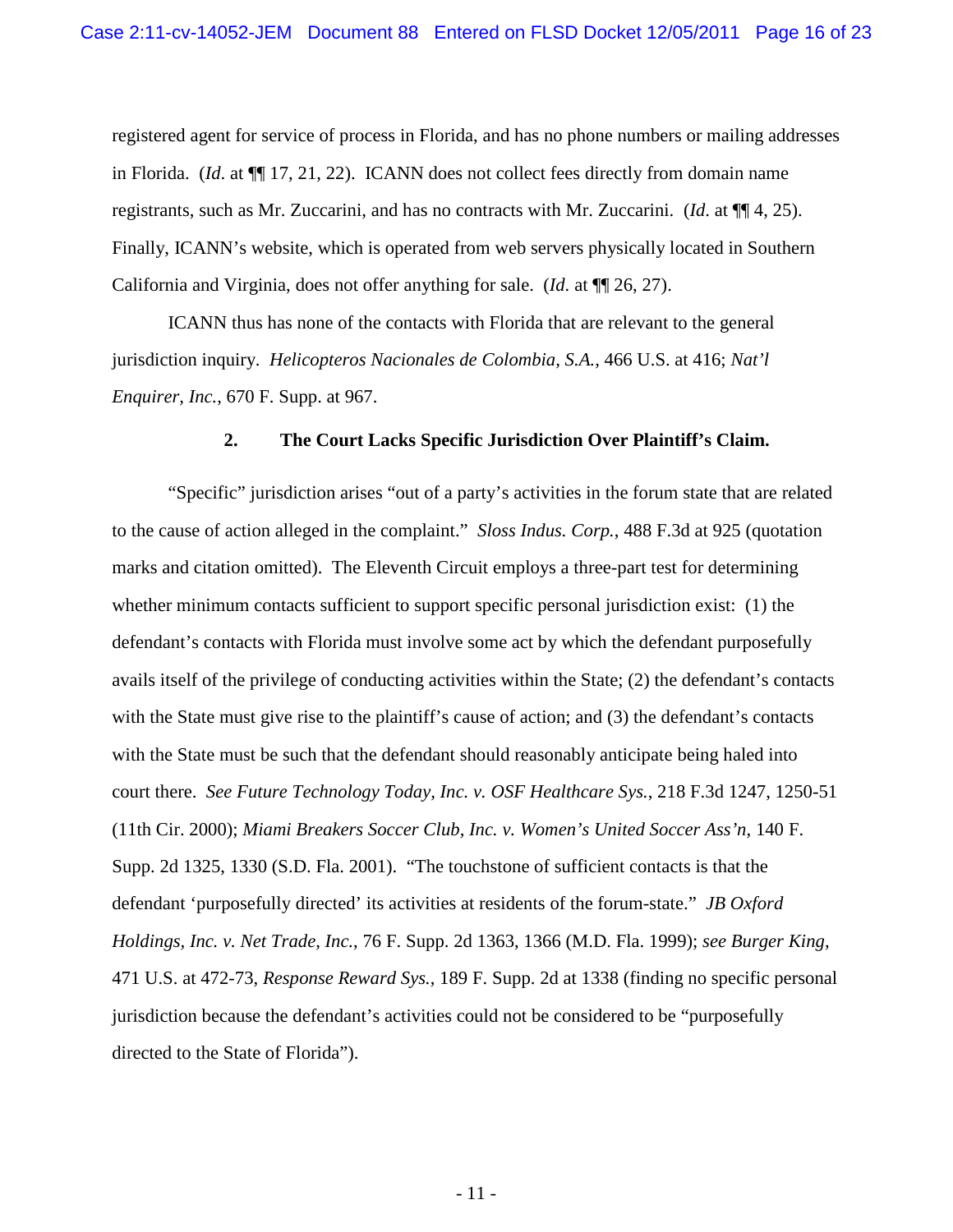Plaintiff cannot prove that his claims against ICANN arise out of any purported ICANN-Florida contacts.<sup>4</sup> Specific personal jurisdiction is therefore absent here. *Fraser*, 594 F.3d at 850 ("'[A] fundamental element of the specific jurisdiction calculus is that plaintiff's claim must 'arise out of or relate to' at least one of defendant's contacts with the forum.'") (citation omitted). Summary judgment should be granted for this reason alone.

Specific personal jurisdiction is also lacking because ICANN did nothing to "purposefully avail[] itself of the privilege of conducting activities" in Florida, and could not "reasonably anticipate being haled into [this] court." *Sloss Indus. Corp*., 488 F.3d at 925 (quotation marks and citation omitted).<sup>5</sup> (*See also* SOF ¶¶ 16-27).

In short, Plaintiff cannot prove any facts sufficient to satisfy the Due Process Clause. ICANN has established that it has no meaningful contacts with Florida and that the exercise of Florida jurisdiction over ICANN would be unreasonable. Summary judgment is therefore proper for want of personal jurisdiction under the Due Process Clause.

### **II. PLAINTIFF CANNOT PROVE THE ESSENTIAL ELEMENTS OF HIS NEGLIGENCE CLAIM.**

Plaintiff asserts a single cause of action for negligence against ICANN. The elements of a cause of action for negligence are well-established in Florida: (1) defendant owed a duty of care; (2) defendant breached that duty of care; (3) the breach of duty both actually and

<sup>&</sup>lt;sup>4</sup> As noted, ICANN does no business in Florida and is not party to any contracts with Plaintiff. (SOF, ¶ 16-23, 25-27).

<sup>&</sup>lt;sup>5</sup> Plaintiff alleges that "ICANN in approving the Uniform Name Dispute Resolution Policy ("UDRP") in October 24, 1999, recognized that third parties had rights to contest the ownership of domain names and that those rights should be protected." (Am. Compl. at ¶ 65). The mere fact that ICANN—through the community-driven policy development process—created a uniform policy applicable to all gTLD domain name registrations does not subject ICANN to jurisdiction every time a registrar enters into a separate contract with a domain name registrant that incorporates that policy. ICANN did not contract with Plaintiff, (SOF, ¶ 25), and had no control where, or with whom, registrars would choose to do business. ICANN did not "purposefully avail" itself of the privilege of doing business in Florida simply because a third-party registrar did business there. *See Rank v. Hamm*, No. 2:04-0997, 2007 WL 894565, at \* 12 (S.D. W. Va. Mar. 21, 2007) (holding that "adoption of a nationwide policy does not of itself result in [the policy creator's] purposefully directing personal activities toward West Virginia," where that policy was implemented by third-parties within the State).

In any event, even if the application of the UDRP policy could somehow be considered a "contact" by ICANN with Florida, this suit does not arise under the UDRP and it not related to it. By the terms of the UDRP, ICANN is not a party to UDRP proceedings.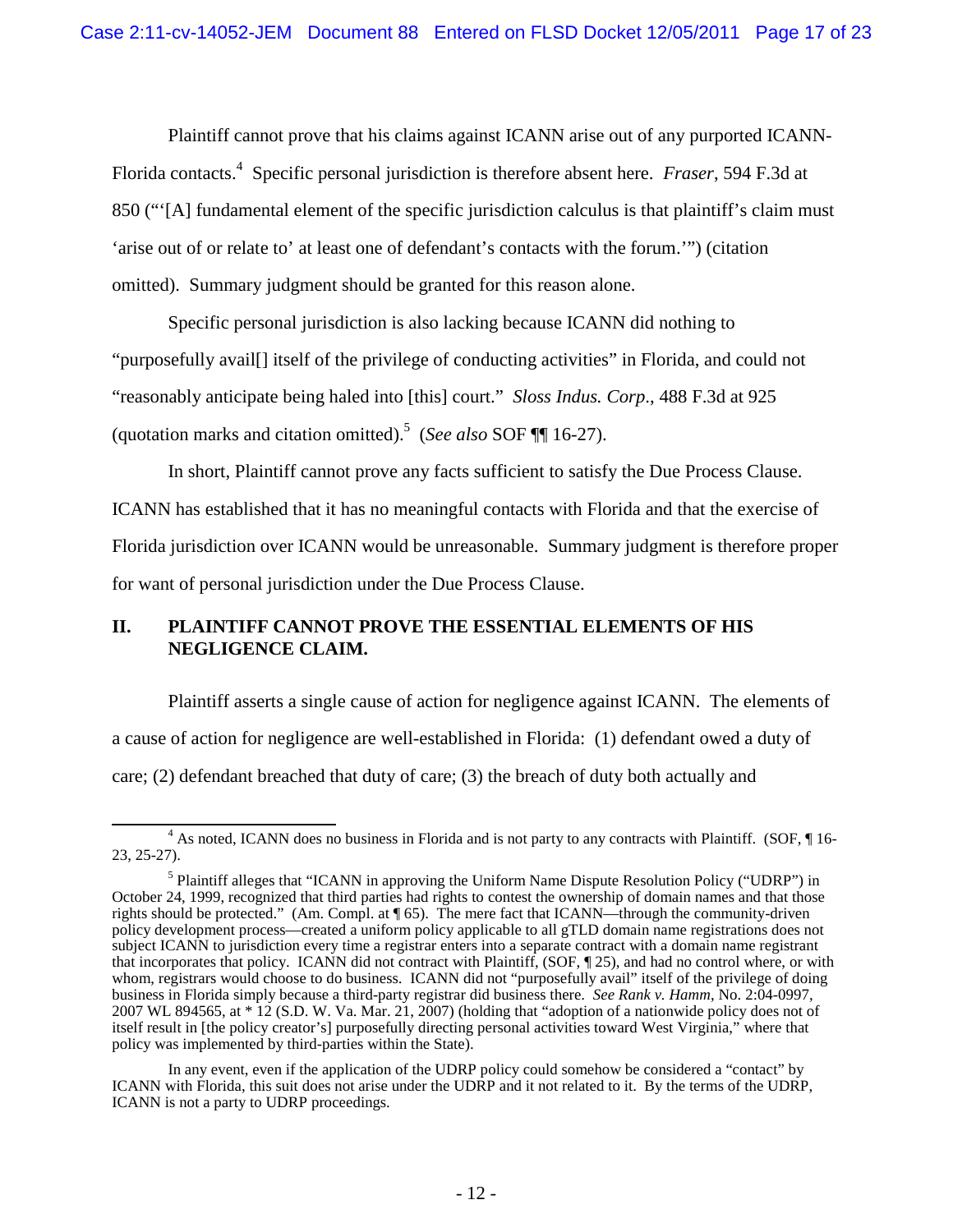proximately caused plaintiff's injuries; and (4) plaintiff suffered damages as a result of the breach. *Williams v. Davis,* 974 So. 2d 1052, 1056 (Fla. 2007). While issues of breach, causation and damages are typically questions to be resolved by the finder of fact, the determination of duty is generally a matter of law for the court. *See, e.g., Fla. Dep't of Corr. v. Abril,* 969 So. 2d 201, 205 (Fla. 2007); *McCain v. Florida Power Corp*., 593 So. 2d 500, 502 (Fla. 1992) (whether a duty of care existed is a question of law to be determined by the Court).

With respect to the duty requirement, the Florida Supreme Court has held that for a Plaintiff "to bring a common law action for negligence in Florida, the 'minimal threshold *legal* requirement for opening the courthouse doors' is finding that a defendant's alleged actions created a foreseeable 'zone of risk' of harming others." *Kitchen v. K-Mart Corp.*, 697 So. 2d 1200, 1202 (Fla. 1997) (quoting *McCain*, 593 So. 2d at 502). In *McCain*, the Florida Supreme Court explained that:

> Florida . . . recognizes that a legal duty will arise whenever a human endeavor creates a generalized and foreseeable risk of harming others. . . . 'Where a defendant's conduct creates a *foreseeable zone* of risk, the law generally will recognize a duty placed upon [the] defendant either to lessen the risk or see that sufficient precautions are taken to protect others from the harm that the risk poses.'

 $[\ldots]$ 

[E]ach defendant who creates a risk is required to exercise prudent foresight whenever others may be injured as a result. This requirement of reasonable, general foresight is the core of the duty element.

*McCain*, 593 So. 2d at 503 (quoting *Kaisner v. Kolb*, 543 So. 2d 732, 735 (Fla. 1989) (footnotes omitted)). In applying the foreseeable "zone of risk" test, courts focus on the likelihood that a defendant's conduct will result in the *type* of injury suffered by the plaintiff. *Palm Beach-Broward Med. Imaging Ctr., Inc. v. Cont'l Grain Co.*, 715 So. 2d 343, 345 (Fla. Ct. App. 1998). Significantly, "[t]he absence of a foreseeable zone of risk means that the law imposes no legal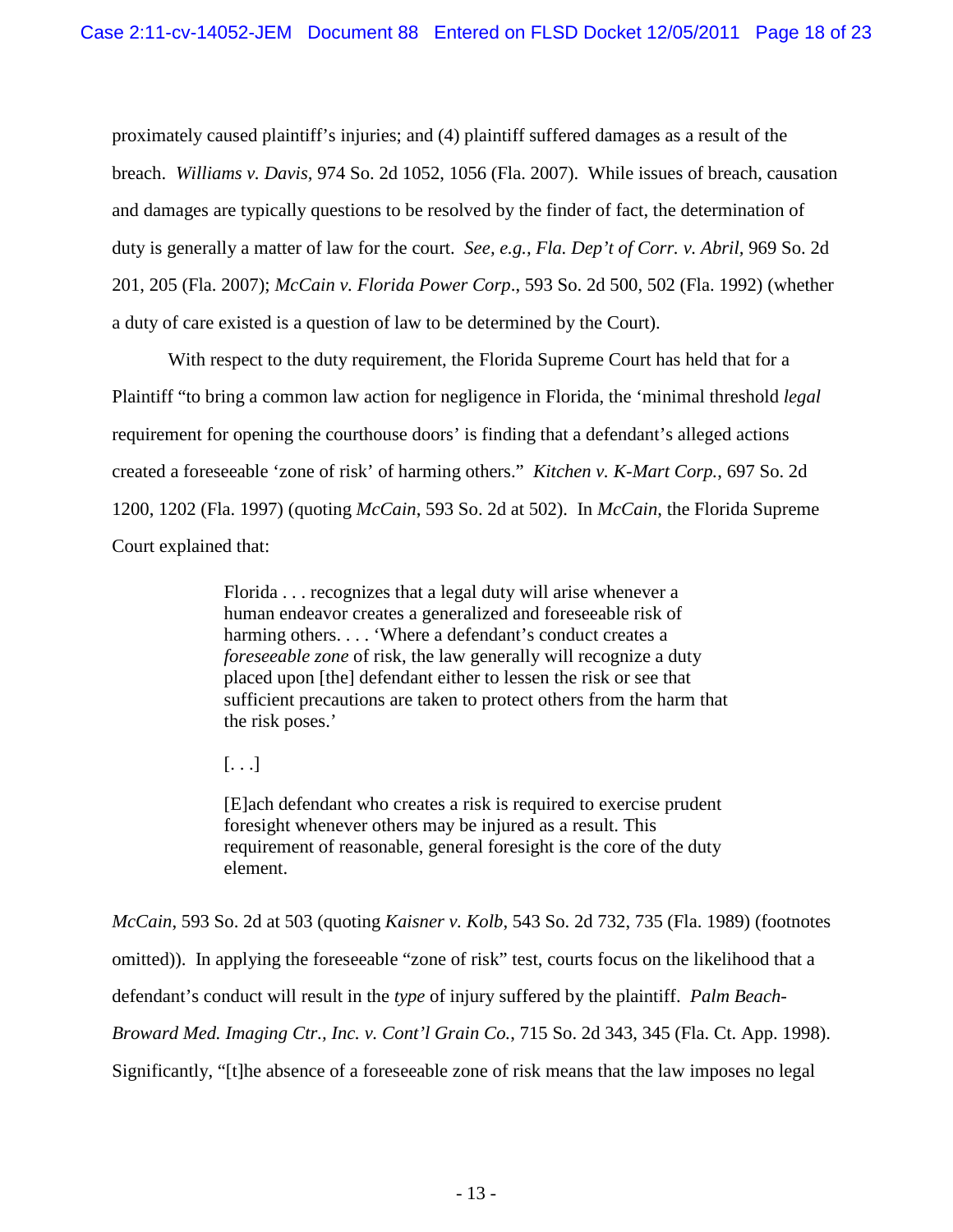duty on a defendant, and therefore defeats a negligence claim." *Biglen v. Fla. Power & Light Co.*, 910 So. 2d 405, 408 (Fla. Ct. App. 2005).

Based upon Plaintiff's opposition to ICANN's motion to dismiss, read in conjunction with his Amended Complaint, the basis for the negligence claim is as follows: A court ordered Network Solutions to transfer 90 domain name registrations from the Plaintiff to a receiver; Network Solutions complied with the court order. A couple of years later, the receiver let 14 of the registrations expire. Those 14 domain names went to auction pursuant to a Network Solutions/NameJet process. Plaintiff further complains that had Network Solutions locked the names simply because they were previously subject to a transfer order, the receiver may have earned more money to pay off Plaintiff's creditors by selling the registrations itself rather than being auctioned off. There is no allegation, however, that the court order required the names to be locked (it did not).

Based on the above, Plaintiff argues that ICANN was negligent in not performing a "review and inquiry" of Network Solutions to ensure that Network Solutions locked the domain names, which would have kept them from expiring. Plaintiff further suggests that ICANN should have performed this "review and inquiry" simply because Network Solutions was a party to two prior lawsuits (one nearly a decade old), neither of which has anything to do with the rights of third parties in receivership proceedings. (Opp'n at 7-10). In sum, Plaintiff seems to be arguing that ICANN should have watched Network Solutions carefully and require it to lock names (in other words, breach its contract) – when Network Solutions had no authority to do so. *See* Form of Registrar Accreditation Agreement, *available at*

http://www.icann.org/en/registrars/ra-agreement-21may09-en.htm (the Registrar Accreditation Agreement does not empower registrars to select names to apply "lock" statuses to outside the community-driven UDRP). This is not and cannot be the grounds for a negligence claim, and ICANN is entitled to summary judgment.

At the motion to dismiss stage, instead of relying on facts, Plaintiff presented this Court with pages of inapposite argument (and, as explained in ICANN's motion to dismiss, allegations

- 14 -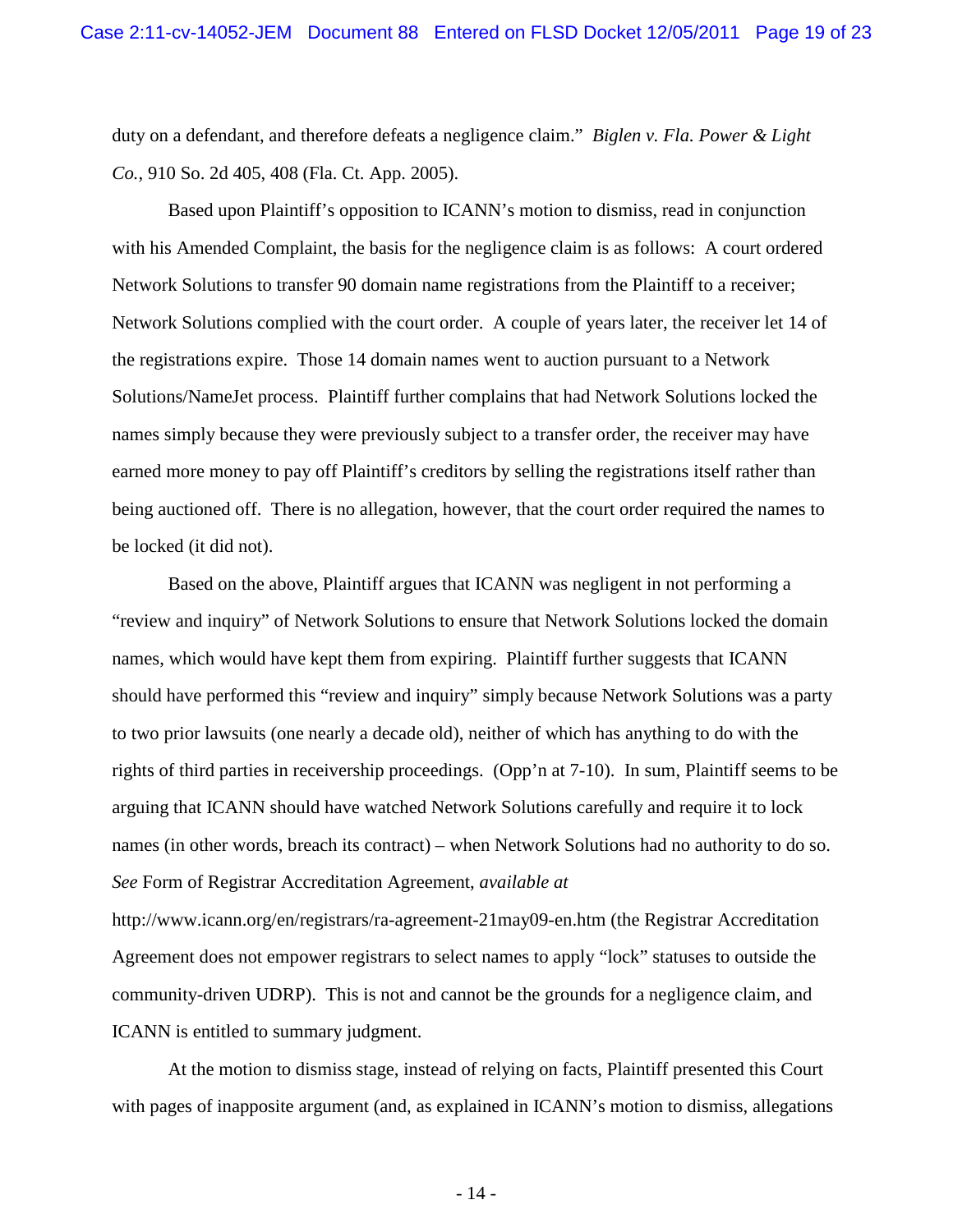not supported within the Amended Complaint). Plaintiff told this Court of a high-profile fraudulent transfer issue from 2003, a case that ICANN was not a party to and based upon facts unrelated to Plaintiff's action. Plaintiff also told this Court of a 2008 lawsuit involving Network Solutions and discussing Network Solutions' conduct when a person searched for available domain name registrations through Network Solutions and did not immediately register those names. (Opp'n at 7).<sup>6</sup> Neither of these situations has anything to do with the rights of third parties in receivership proceedings that ICANN understands Plaintiff's Amended Complaint to put at issue.

Plaintiff has not – and cannot – state any facts to show that ICANN created a foreseeable risk of harm to Plaintiff arising from the actions of the receiver, Network Solutions and/or NameJet. *See Kitchen*, 697 So. 2d at 1202 ("a defendant's alleged actions [must create] a foreseeable 'zone of risk' of harming others."). Plaintiff concedes that he is not party to any contract with ICANN and that he does not have any direct relationship with ICANN. (*See* SOF, ¶¶ 13, 14). Plaintiff cannot prove that ICANN had any relationship with Plaintiff that could conceivably create a foreseeable risk to Plaintiff.

In opposition to ICANN's motion to dismiss, Plaintiff argued that a foreseeable risk of harm to Plaintiff exists because ICANN knew that Network Solutions had a history of improperly transferring domain names. (Opp'n at 11). But Plaintiff has not alleged any facts that suggest that Network Solutions improperly transferred the domain name registrations at issue here (it did not) or that Network Solutions breached its Registrar Accreditation Agreement with ICANN. (*See* ICANN's Mot. to Dismiss, Dkt. # 19, at 17). Nor can Plaintiff prove any facts that would demonstrate that Network Solutions took any act in relation to the 14 domain name registrations at issue that would support a determination that Network Solutions was in

<sup>&</sup>lt;sup>6</sup> Plaintiff admitted that much of his Opposition discussed matters that are "not part of this Complaint." (Opp'n at 7). Plaintiff dedicated over two pages of his opposition brief to the matter of *Chris McElroy v. Network Solutions, LLC, et al*., Case No. 2:08-cv-01247-PSG-VBK, which was filed in the United State District Court for the Central District of California and which was closed in October 2009. Plaintiff failed to mention, however, that the plaintiff in that case voluntarily dismissed ICANN with prejudice on March 4, 2009. ICANN never settled the matter, never admitted liability in that action and, in fact, was dismissed before it answered the complaint.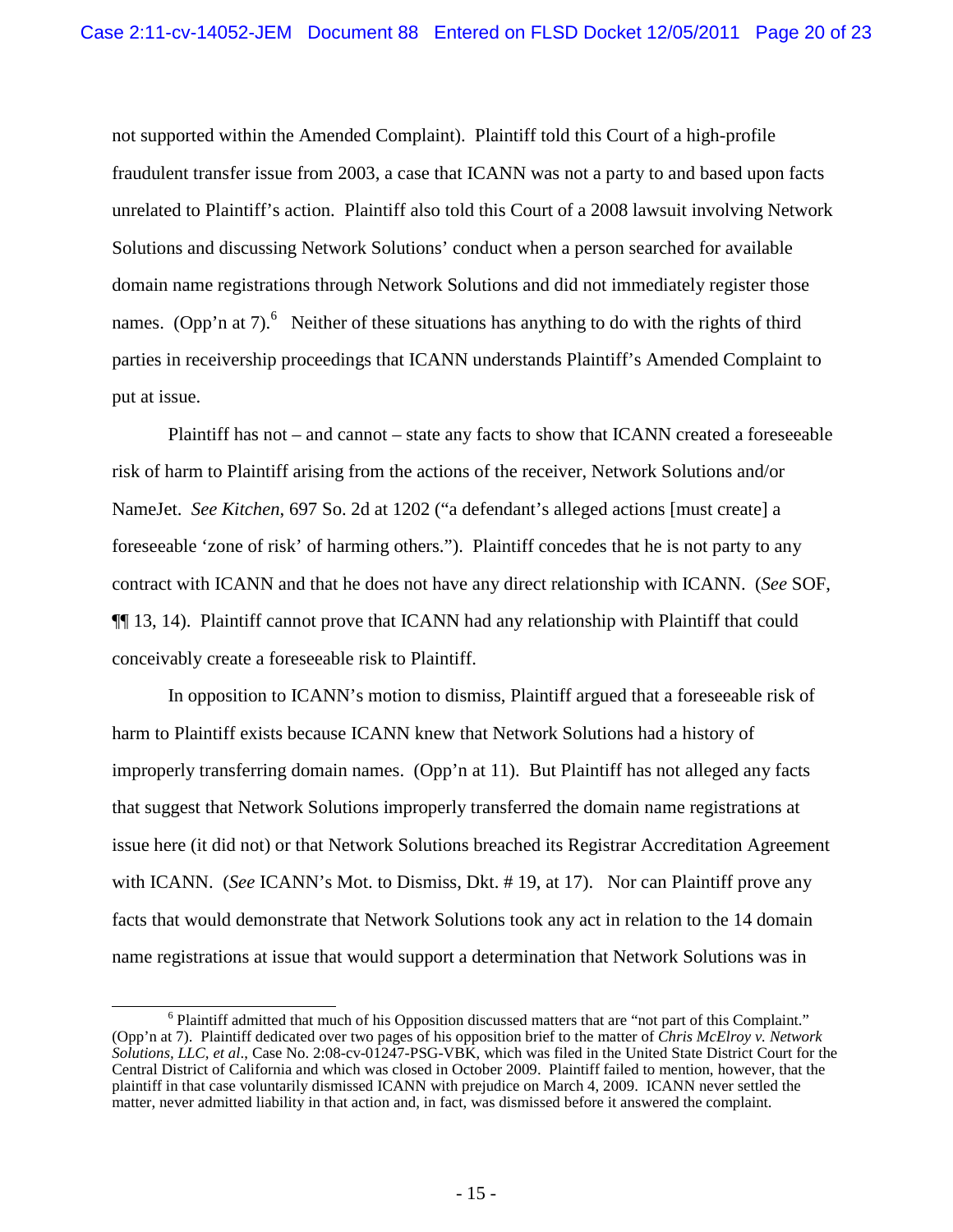violation of the Registrar Accreditation Agreement or move ICANN to initiate the contractual compliance review Plaintiff wishes were required.

In applying the foreseeable "zone of risk" test, courts focus on the likelihood that a defendant's conduct will result in the type of injury suffered by the plaintiff. *Palm Beach-Broward Med. Imaging Ctr., Inc.*, 715 So. 2d at 345. Here, Plaintiff was allegedly injured when a court-appointed receiver neglected to timely renew 14 domain name registrations with a domain name registrar. (SOF,  $\P$  9, 10). Based on the receiver's inaction, the domain name registrations were automatically auctioned off – through a process that had nothing to do with ICANN – which allegedly caused the receiver to lose assets held for the benefit of Plaintiff's creditors. (*Id*.). That ICANN's administration of the domain name system somehow renders this type of injury to Plaintiff foreseeable is nonsensical. Indeed, to state Plaintiff's implication that ICANN's administration of the domain name system led to the foreseeable risk that a courtappointed receiver, unknown to ICANN, somewhere in the world, after nearly three years of administering the estate, could fail to timely renew domain name registrations with a domain name registrar, resulting in that registrar auctioning off such domain names, and fail to avail himself of post-auction processes thereby causing the receiver to lose assets held for the benefit of Plaintiff's creditors—is to prove its absurdity.

It is neither likely nor foreseeable that ICANN's conduct in executing a Registrar Accreditation Agreement with Network Solutions would result in the type of injury alleged by Plaintiff here. ICANN is entitled to summary judgment on Plaintiff's negligence claim. *Biglen*, 910 So. 2d at 409 (affirming grant of summary judgment where it was not foreseeable that defendant power company's operation of power lines would result in the type of injury suffered by plaintiff and thus defendant owed no duty of care toward plaintiff); *Kelley v. Beverly Hills Club Apartments*, 68 So. 3d 954 (Fla. Ct. App. 2011) (affirming grant of summary judgment based on lack of duty of care where it was not foreseeable that defendant apartment complex's failure to install safety precautions would cause type of injury suffered by plaintiff).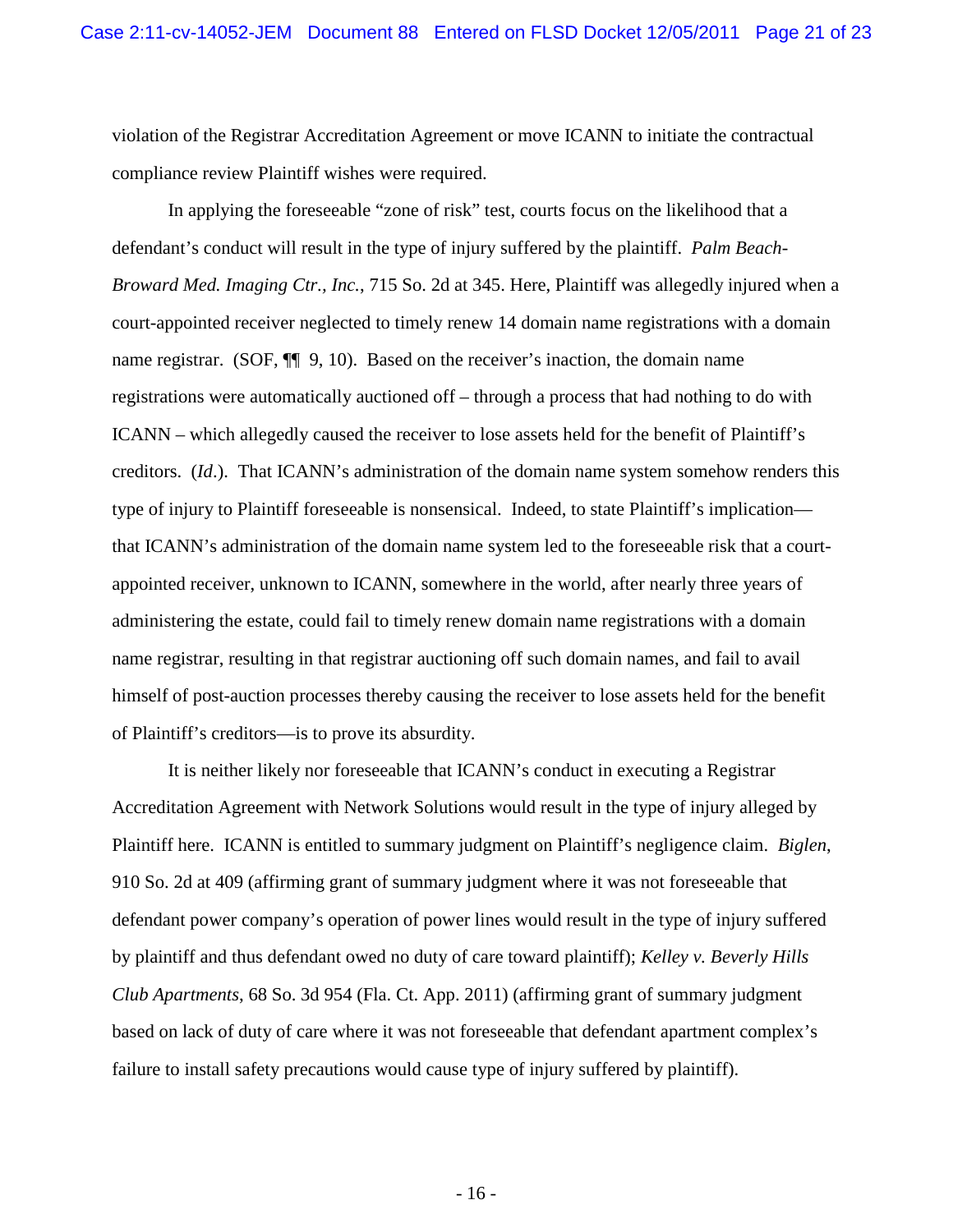### **III. CONCLUSION**

Summary judgment is appropriate for several reasons. Principally, however, Plaintiff has sued the wrong defendant in the wrong court—ICANN has no meaningful or relevant contacts with Florida and there is no link between ICANN and Plaintiff's alleged injuries. For these reasons, and given Plaintiff's inability to establish that ICANN owed Plaintiff a duty of care, which is an essential element of Plaintiff's negligence claim, summary judgment should be granted in ICANN's favor.

Dated: December 5, 2011 Respectfully submitted,

/s/ Maria Ruiz Maria Ruiz Kasowitz, Benson, Torres & Friedman LLP 1441 Brickell Avenue, Suite 1420 Miami, Florida 33131<br>Telephone: (786) 5 Telephone: (786) 587-1044<br>Facsimile: (305) 675-2601 Facsimile:  $(305)$  675-2601<br>Email: MRuiz@kasow MRuiz@kasowitz.com

Kathleen P. Wallace (Admitted *Pro Hac Vice*) Jones Day 555 S. Flower Street, 50th Floor Los Angeles, CA 90071<br>Telephone: (213) 489 Telephone: (213) 489-3939<br>Facsimile: (213) 243-2539 Facsimile: (213) 243-2539<br>Email: kwallace@iones kwallace@jonesday.com

*Attorneys for Defendant Internet Corporation for Assigned Names and Numbers*